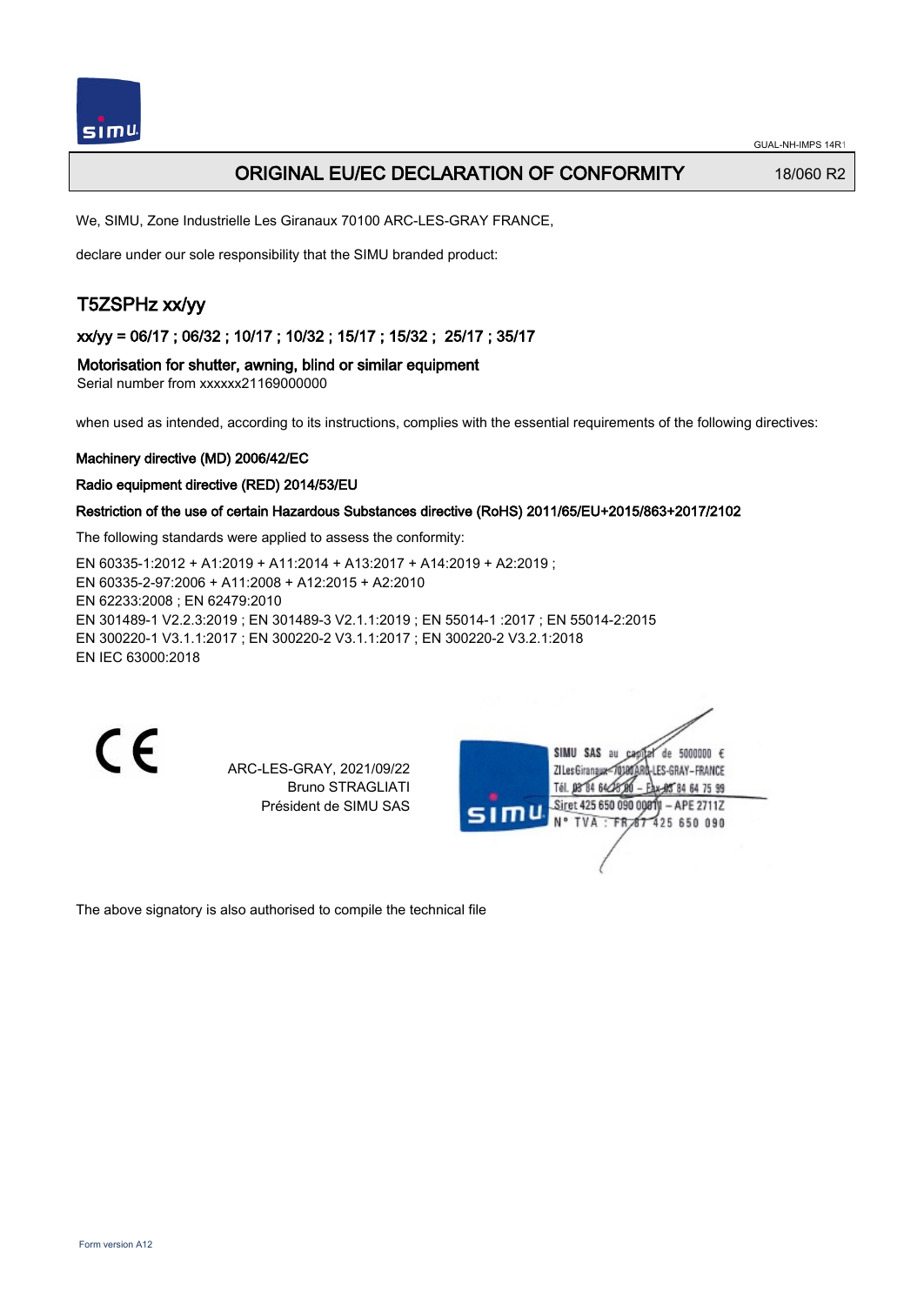

# ORIGINAL EU/EC DECLARATION OF CONFORMITY DECLARATION EU/CE DE CONFORMITE ORIGINALE

18/060 R2

We, SIMU, Zone Industrielle Les Giranaux 70100 ARC-LES-GRAY FRANCE, Nous,

declare under our sole responsibility that the SIMU branded product: declarons sous notre seule responsabilité que le produit de marque SIMU

# T5ZSPHz xx/yy

## xx/yy = 06/17 ; 06/32 ; 10/17 ; 10/32 ; 15/17 ; 15/32 ; 25/17 ; 35/17

### Motorisation for shutter, awning, blind or similar equipment

Motorisation de volet, store, rideau ou équipement similaire

Serial number from xxxxxx21169000000 Numéro de série à partir de

when used as intended, according to its instructions, complies with the essential requirements of the following directives: utilisé, selon l'usage prévu, comme décrit dans son manuel d'utilisation, est conforme aux exigences essentielles des directives suivantes

#### Machinery directive (MD) 2006/42/EC

Directive Machine 2006/42/EC

#### Radio equipment directive (RED) 2014/53/EU

Directive sur les équipements radio 2014/53/EU

### Restriction of the use of certain Hazardous Substances directive (RoHS) 2011/65/EU+2015/863+2017/2102

Directive RoHS 2011/65/EU+2015/863+2017/2102

The following standards were applied to assess the conformity: Les normes de référence suivantes ont été appliquées pour évaluer la conformité

EN 60335‑1:2012 + A1:2019 + A11:2014 + A13:2017 + A14:2019 + A2:2019 ; EN 60335‑2‑97:2006 + A11:2008 + A12:2015 + A2:2010 EN 62233:2008 ; EN 62479:2010 EN 301489‑1 V2.2.3:2019 ; EN 301489‑3 V2.1.1:2019 ; EN 55014‑1 :2017 ; EN 55014‑2:2015 EN 300220‑1 V3.1.1:2017 ; EN 300220‑2 V3.1.1:2017 ; EN 300220‑2 V3.2.1:2018 EN IEC 63000:2018

 $\epsilon$ 

ARC-LES-GRAY, 2021/09/22 Bruno STRAGLIATI Président de SIMU SAS



The above signatory is also authorised to compile the technical file

La personne signataire ci-dessus est aussi celle autorisée à constituer le dossier technique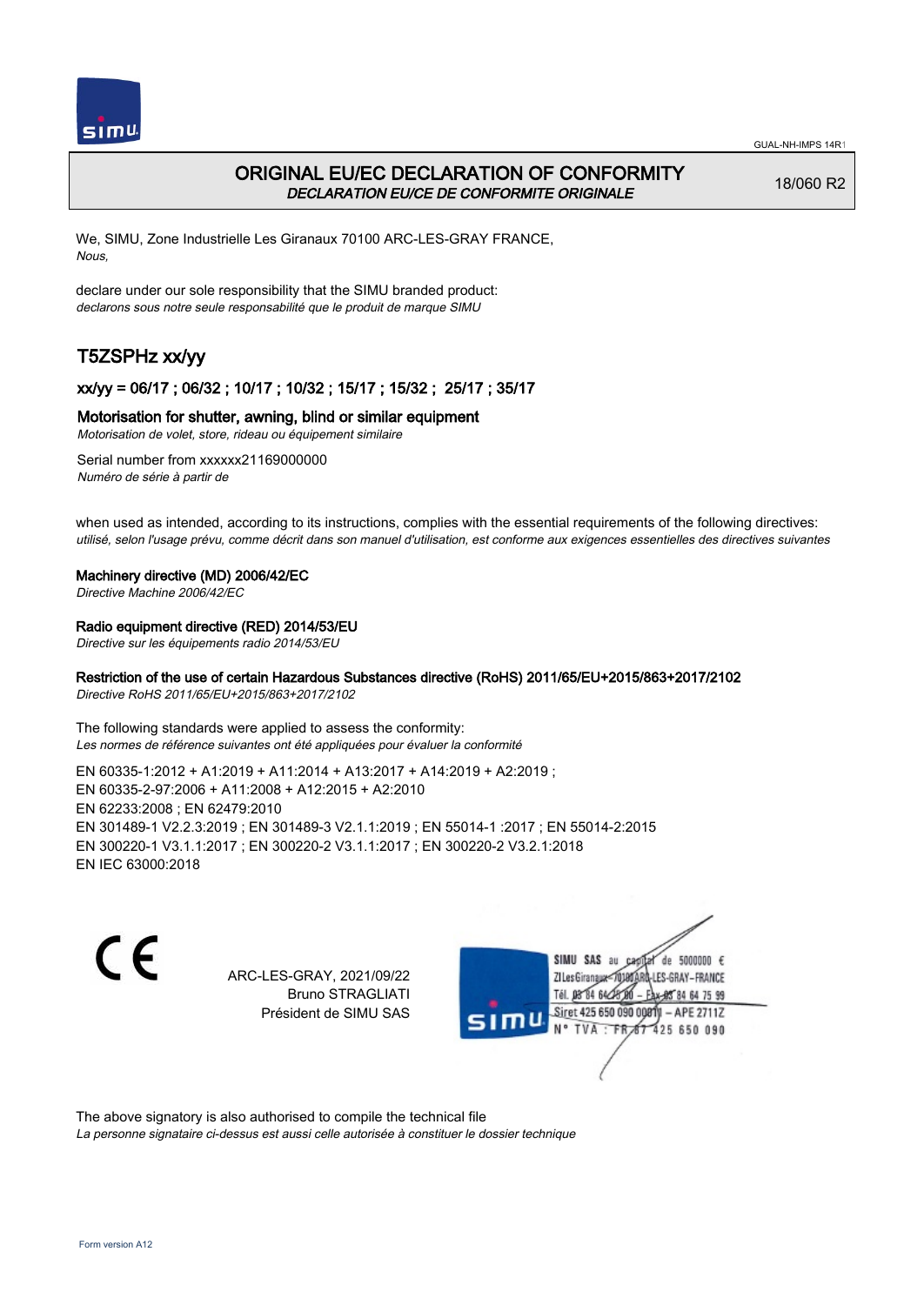

# ORIGINAL EU/EC DECLARATION OF CONFORMITY ORIGINAL EU/EG-KONFORMITÄTSERKLÄRUNG

18/060 R2

We, SIMU, Zone Industrielle Les Giranaux 70100 ARC-LES-GRAY FRANCE, Wir,

declare under our sole responsibility that the SIMU branded product: erklären unter unserer alleinigen Verantwortung, dass das mit der Marke SIMU versehene Produkt

# T5ZSPHz xx/yy

## xx/yy = 06/17 ; 06/32 ; 10/17 ; 10/32 ; 15/17 ; 15/32 ; 25/17 ; 35/17

#### Motorisation for shutter, awning, blind or similar equipment

Motorisierung für Abschlüsse or ähnliche Ausrüstung

Serial number from xxxxxx21169000000 Seriennummer ab

when used as intended, according to its instructions, complies with the essential requirements of the following directives: den einschlägigen Bestimmungen der folgenden Richtlinien entspricht, wenn es nach den Anweisungen des Herstellers bestimmungsgemäß verwendet wird

#### Machinery directive (MD) 2006/42/EC

Maschinenrichtlinie 2006/42/EC

#### Radio equipment directive (RED) 2014/53/EU

Funkanlagen-Richtlinie 2014/53/EU

#### Restriction of the use of certain Hazardous Substances directive (RoHS) 2011/65/EU+2015/863+2017/2102

RoHS-Richtlinie 2011/65/EU+2015/863+2017/2102

The following standards were applied to assess the conformity: Die Konformität wird durch die Einhaltung folgender Normen nachgewiesen

EN 60335‑1:2012 + A1:2019 + A11:2014 + A13:2017 + A14:2019 + A2:2019 ; EN 60335‑2‑97:2006 + A11:2008 + A12:2015 + A2:2010 EN 62233:2008 ; EN 62479:2010 EN 301489‑1 V2.2.3:2019 ; EN 301489‑3 V2.1.1:2019 ; EN 55014‑1 :2017 ; EN 55014‑2:2015 EN 300220‑1 V3.1.1:2017 ; EN 300220‑2 V3.1.1:2017 ; EN 300220‑2 V3.2.1:2018 EN IEC 63000:2018

C E

ARC-LES-GRAY, 2021/09/22 Bruno STRAGLIATI Président de SIMU SAS

SIMU SAS au de 5000000  $\epsilon$ ZI Les Giranaux-70180 LES-GRAY-FRANCE Tél. 08 84 64 24 64 75 99 Siret 425 650 090 008TV - APE 2711Z 425 650 090 **TVA:FR** 

The above signatory is also authorised to compile the technical file

Die oben genannte Person ist auch bevollmächtigt, die relevanten technischen Unterlagen zusammenzustellen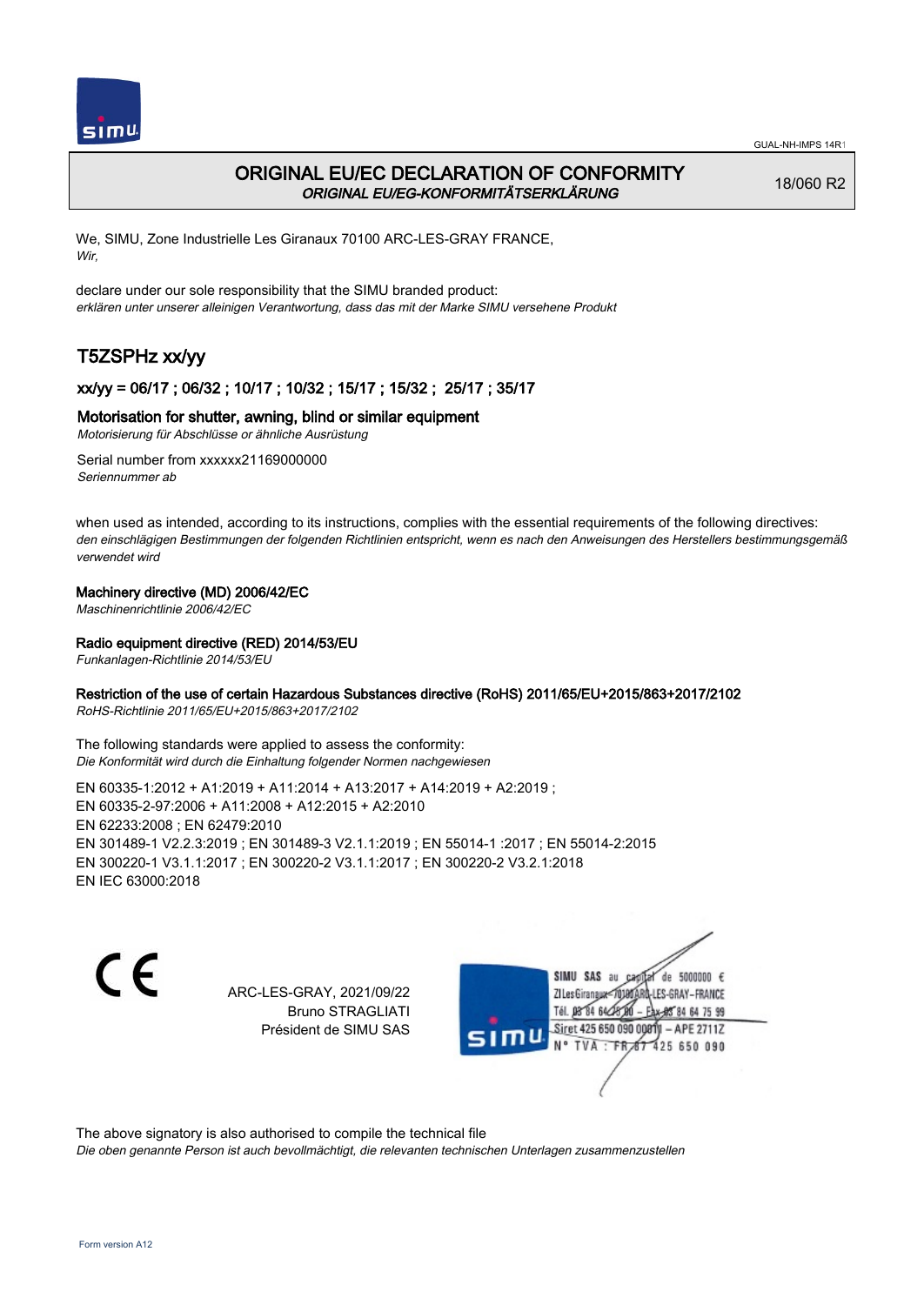

# ORIGINAL EU/EC DECLARATION OF CONFORMITY DECLARACIÓN UE/CE DE CONFORMIDAD ORIGINAL

18/060 R2

We, SIMU, Zone Industrielle Les Giranaux 70100 ARC-LES-GRAY FRANCE, Nosotros,

declare under our sole responsibility that the SIMU branded product: declaramos bajo nuestra única responsabilidad, que los productos de la marca SIMU

# T5ZSPHz xx/yy

## xx/yy = 06/17 ; 06/32 ; 10/17 ; 10/32 ; 15/17 ; 15/32 ; 25/17 ; 35/17

## Motorisation for shutter, awning, blind or similar equipment

Motorización de persiana, toldo, cortina o equipos similares

Serial number from xxxxxx21169000000 número de serie a partir de

when used as intended, according to its instructions, complies with the essential requirements of the following directives: cuando se utilizan según el uso previsto, de conformidad con sus instrucciones, cumplen con los requisitos esenciales de las siguientes directivas

#### Machinery directive (MD) 2006/42/EC

Directiva "Máquinas" 2006/42/EC

#### Radio equipment directive (RED) 2014/53/EU

Directiva equipos radioeléctricos 2014/53/EU

#### Restriction of the use of certain Hazardous Substances directive (RoHS) 2011/65/EU+2015/863+2017/2102

Directiva RoHS 2011/65/EU+2015/863+2017/2102

The following standards were applied to assess the conformity: Las siguientes normas de referencia han sido aplicadas para evaluar la conformidad

EN 60335‑1:2012 + A1:2019 + A11:2014 + A13:2017 + A14:2019 + A2:2019 ; EN 60335‑2‑97:2006 + A11:2008 + A12:2015 + A2:2010 EN 62233:2008 ; EN 62479:2010 EN 301489‑1 V2.2.3:2019 ; EN 301489‑3 V2.1.1:2019 ; EN 55014‑1 :2017 ; EN 55014‑2:2015 EN 300220‑1 V3.1.1:2017 ; EN 300220‑2 V3.1.1:2017 ; EN 300220‑2 V3.2.1:2018 EN IEC 63000:2018

C E

ARC-LES-GRAY, 2021/09/22 Bruno STRAGLIATI Président de SIMU SAS

SIMU SAS au de 5000000  $\epsilon$ ZI Les Giranaux</r0180 LES-GRAY-FRANCE Tél. 08 84 64 24 64 75 99 Siret 425 650 090 008TV - APE 2711Z 425 650 090 TVA: FR

The above signatory is also authorised to compile the technical file

el firmante, anteriormente mencionado tambien esta facultado para elaborar el expediente tecnico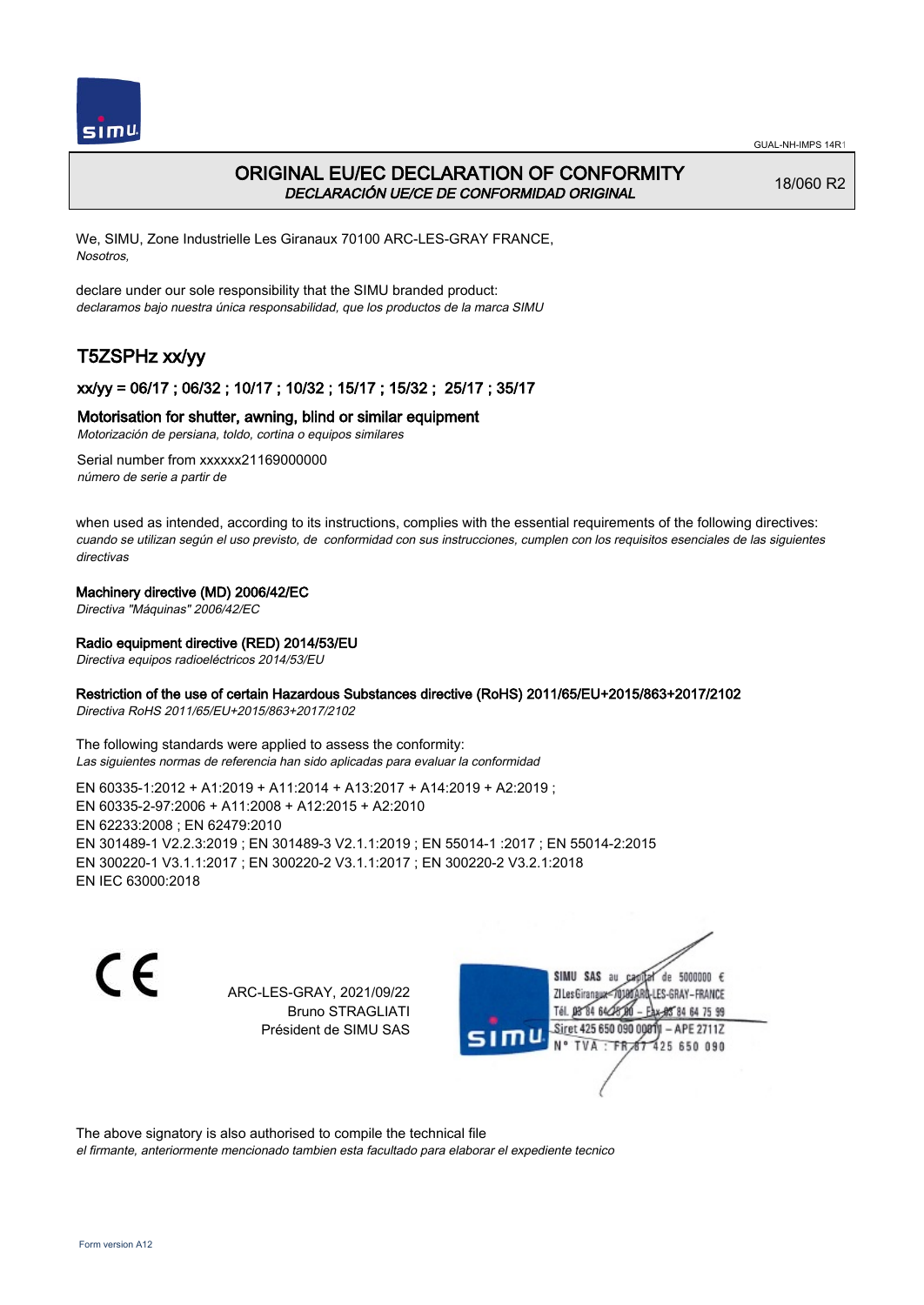

## ORIGINAL EU/EC DECLARATION OF CONFORMITY DICHIARAZIONE DI CONFORMITÀ UE/CE ORIGINALE

18/060 R2

We, SIMU, Zone Industrielle Les Giranaux 70100 ARC-LES-GRAY FRANCE, Noi,

declare under our sole responsibility that the SIMU branded product: dichiariamo sotto la nostra esclusiva responsabilità che l'appareccho di marca SIMU

# T5ZSPHz xx/yy

#### xx/yy = 06/17 ; 06/32 ; 10/17 ; 10/32 ; 15/17 ; 15/32 ; 25/17 ; 35/17

#### Motorisation for shutter, awning, blind or similar equipment

Motorizzazione di tapparella, persiana, tenda o apparecchiatura similare

Serial number from xxxxxx21169000000 Numero di serie a partire da

when used as intended, according to its instructions, complies with the essential requirements of the following directives: se utilizzato secondo l'uso previsto, come descritto nel suo manuale d'istruzioni, è conforme ai requisiti essenziali delle seguenti Direttive

#### Machinery directive (MD) 2006/42/EC

Direttiva Macchine 2006/42/EC

#### Radio equipment directive (RED) 2014/53/EU

Direttiva apparecchiature radio 2014/53/EU

### Restriction of the use of certain Hazardous Substances directive (RoHS) 2011/65/EU+2015/863+2017/2102

Direttiva RoHS 2011/65/EU+2015/863+2017/2102

The following standards were applied to assess the conformity: I seguenti standard di riferimento sono stati applicati per ottenere la conformità

EN 60335‑1:2012 + A1:2019 + A11:2014 + A13:2017 + A14:2019 + A2:2019 ; EN 60335‑2‑97:2006 + A11:2008 + A12:2015 + A2:2010 EN 62233:2008 ; EN 62479:2010 EN 301489‑1 V2.2.3:2019 ; EN 301489‑3 V2.1.1:2019 ; EN 55014‑1 :2017 ; EN 55014‑2:2015 EN 300220‑1 V3.1.1:2017 ; EN 300220‑2 V3.1.1:2017 ; EN 300220‑2 V3.2.1:2018 EN IEC 63000:2018

 $\epsilon$ 

ARC-LES-GRAY, 2021/09/22 Bruno STRAGLIATI Président de SIMU SAS



The above signatory is also authorised to compile the technical file Il firmatario è inoltre autorizzato a costituire il fascicolo tecnico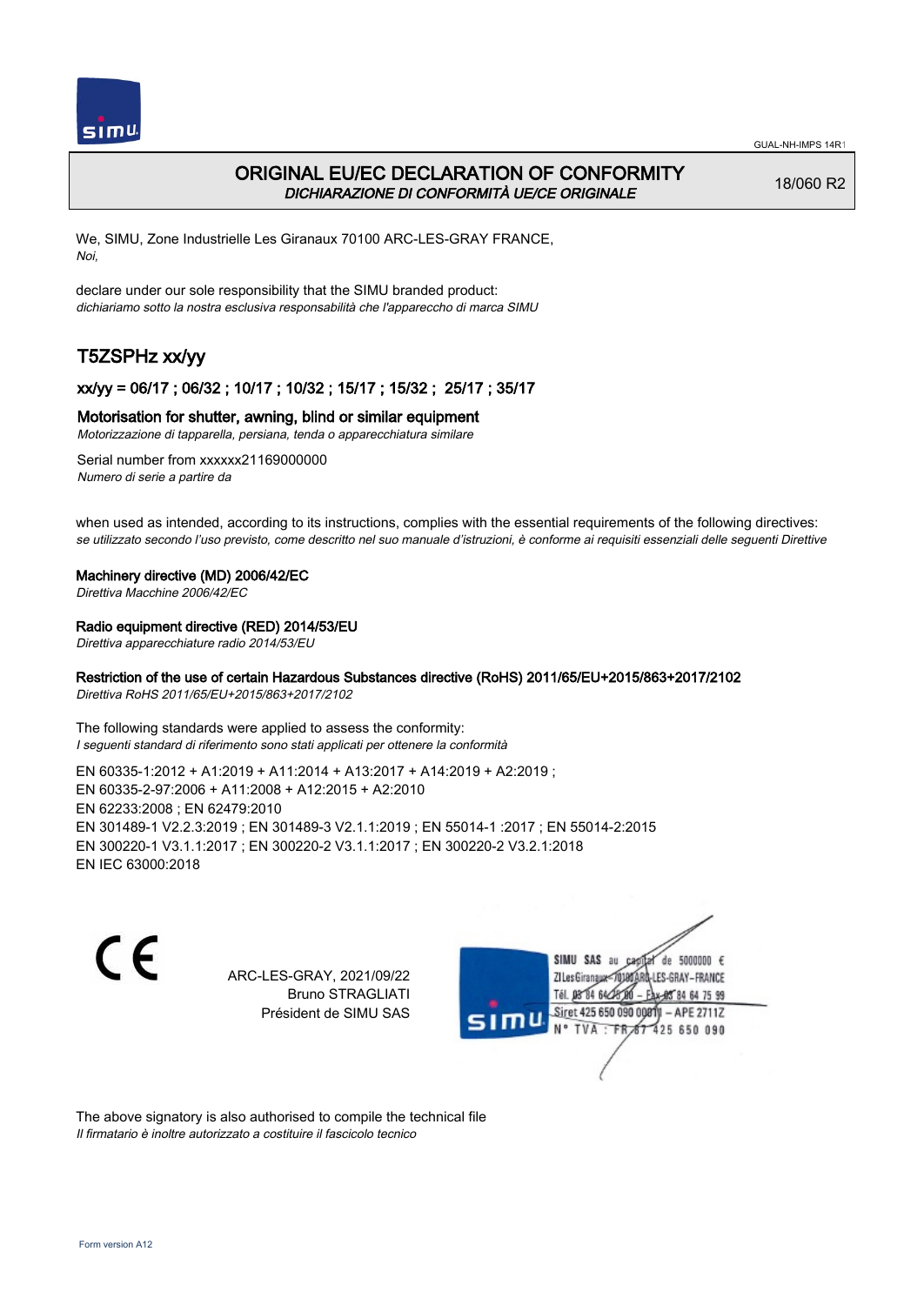

## ORIGINAL EU/EC DECLARATION OF CONFORMITY ОРИГИНАЛНА EU/EC ДЕКЛАРАЦИЯ ЗА СЪОТВЕТСТВИЕ

18/060 R2

We, SIMU, Zone Industrielle Les Giranaux 70100 ARC-LES-GRAY FRANCE, Ние,

declare under our sole responsibility that the SIMU branded product: декларираме на своя лична отговорност, че продукт с търговска марка SIMU

# T5ZSPHz xx/yy

### xx/yy = 06/17 ; 06/32 ; 10/17 ; 10/32 ; 15/17 ; 15/32 ; 25/17 ; 35/17

#### Motorisation for shutter, awning, blind or similar equipment

Моторизация за ролетни щори, сенници или други подобни засенчващи изделия

Serial number from xxxxxx21169000000 сериен номер от

when used as intended, according to its instructions, complies with the essential requirements of the following directives: когато се използва съобразно предназначението си и в съответствие с инструкциите е в съответствие с основните изисквания на следните директиви

#### Machinery directive (MD) 2006/42/EC

Машинна директива 2006/42/EC

#### Radio equipment directive (RED) 2014/53/EU

Директива за радио оборудване 2014/53/EU

#### Restriction of the use of certain Hazardous Substances directive (RoHS) 2011/65/EU+2015/863+2017/2102

RoHS Директива относно ограничението на употребата на определени опасни вещества в електрическото и електронното оборудване 2011/65/EU+2015/863+2017/2102

The following standards were applied to assess the conformity: Следните референтни стандарти са приложени за оценяване на съответствието

EN 60335‑1:2012 + A1:2019 + A11:2014 + A13:2017 + A14:2019 + A2:2019 ; EN 60335‑2‑97:2006 + A11:2008 + A12:2015 + A2:2010 EN 62233:2008 ; EN 62479:2010 EN 301489‑1 V2.2.3:2019 ; EN 301489‑3 V2.1.1:2019 ; EN 55014‑1 :2017 ; EN 55014‑2:2015 EN 300220‑1 V3.1.1:2017 ; EN 300220‑2 V3.1.1:2017 ; EN 300220‑2 V3.2.1:2018 EN IEC 63000:2018

C E

ARC-LES-GRAY, 2021/09/22 Bruno STRAGLIATI Président de SIMU SAS



The above signatory is also authorised to compile the technical file Гоеподписващия също е упълномощен да съставя техническо досие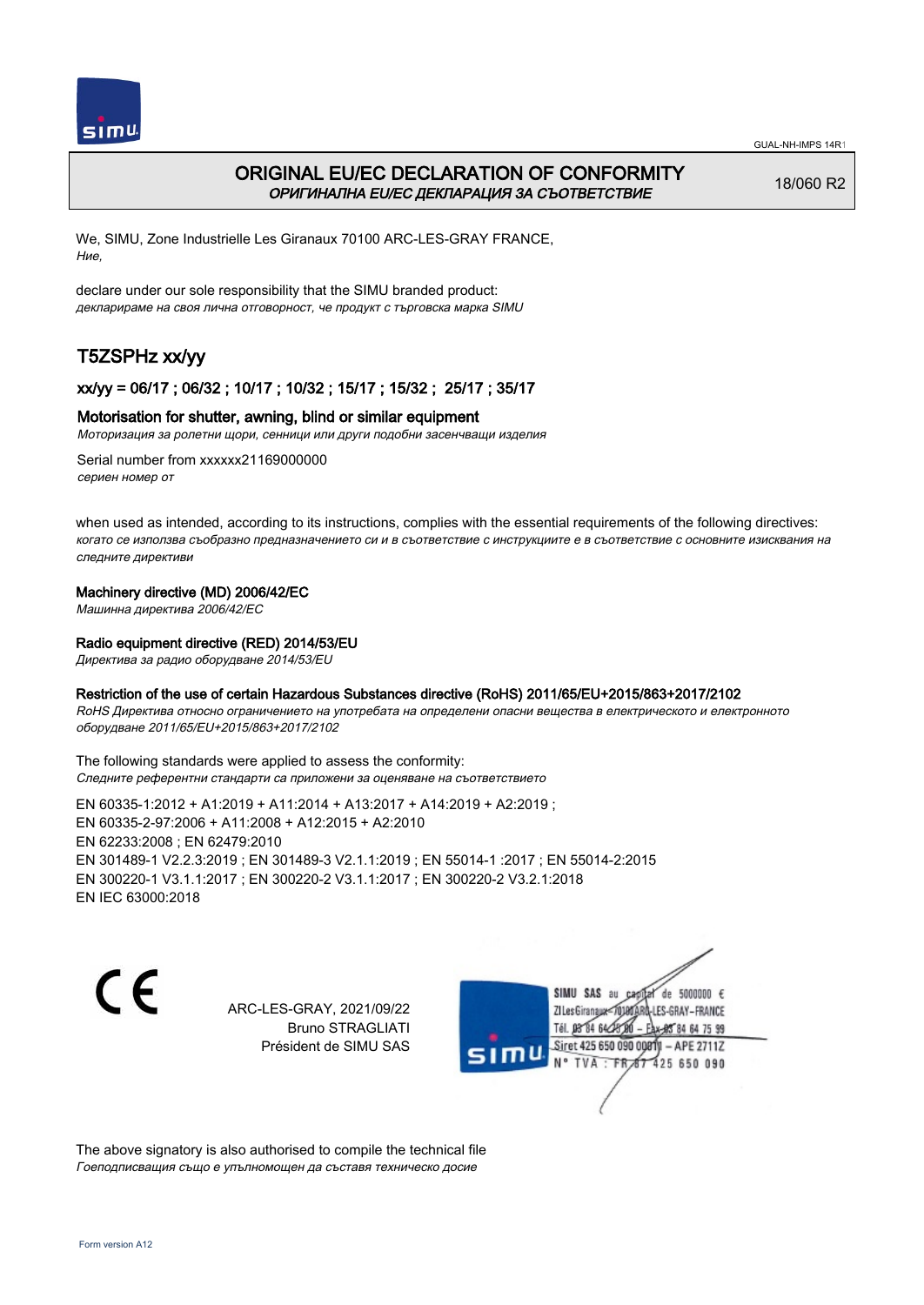

# ORIGINAL EU/EC DECLARATION OF CONFORMITY ORIGINÁLNÍ EU/ES PROHLÁŠENÍ O SHODĚ

18/060 R2

We, SIMU, Zone Industrielle Les Giranaux 70100 ARC-LES-GRAY FRANCE, My,

declare under our sole responsibility that the SIMU branded product: prohlašujeme na svou výlučnou odpovědnost, že výrobek značky SIMU

# T5ZSPHz xx/yy

## xx/yy = 06/17 ; 06/32 ; 10/17 ; 10/32 ; 15/17 ; 15/32 ; 25/17 ; 35/17

#### Motorisation for shutter, awning, blind or similar equipment

Pohon pro rolety, markýzy, clony nebo podobná zařízení

Serial number from xxxxxx21169000000 Sériové číslo od

when used as intended, according to its instructions, complies with the essential requirements of the following directives: pokud je používán v souladu s účelem použití a s návodem, splňuje základní požadavky těchto směrnic

#### Machinery directive (MD) 2006/42/EC

Směrnice o strojních zařízeních 2006/42/EC

#### Radio equipment directive (RED) 2014/53/EU

Směrnice o dodávání rádiových zařízení na trh 2014/53/EU

#### Restriction of the use of certain Hazardous Substances directive (RoHS) 2011/65/EU+2015/863+2017/2102

Směrnice o omezení používání některých nebezpečných látek v elektrických a elektronických zařízeních 2011/65/EU+2015/863+2017/2102

The following standards were applied to assess the conformity: Pro posouzení shody byly použity následující normy

EN 60335‑1:2012 + A1:2019 + A11:2014 + A13:2017 + A14:2019 + A2:2019 ; EN 60335‑2‑97:2006 + A11:2008 + A12:2015 + A2:2010 EN 62233:2008 ; EN 62479:2010 EN 301489‑1 V2.2.3:2019 ; EN 301489‑3 V2.1.1:2019 ; EN 55014‑1 :2017 ; EN 55014‑2:2015 EN 300220‑1 V3.1.1:2017 ; EN 300220‑2 V3.1.1:2017 ; EN 300220‑2 V3.2.1:2018 EN IEC 63000:2018

 $\epsilon$ 

ARC-LES-GRAY, 2021/09/22 Bruno STRAGLIATI Président de SIMU SAS



The above signatory is also authorised to compile the technical file Výše uvedená osoba je také osoba pověřená sestavením technické dokumentace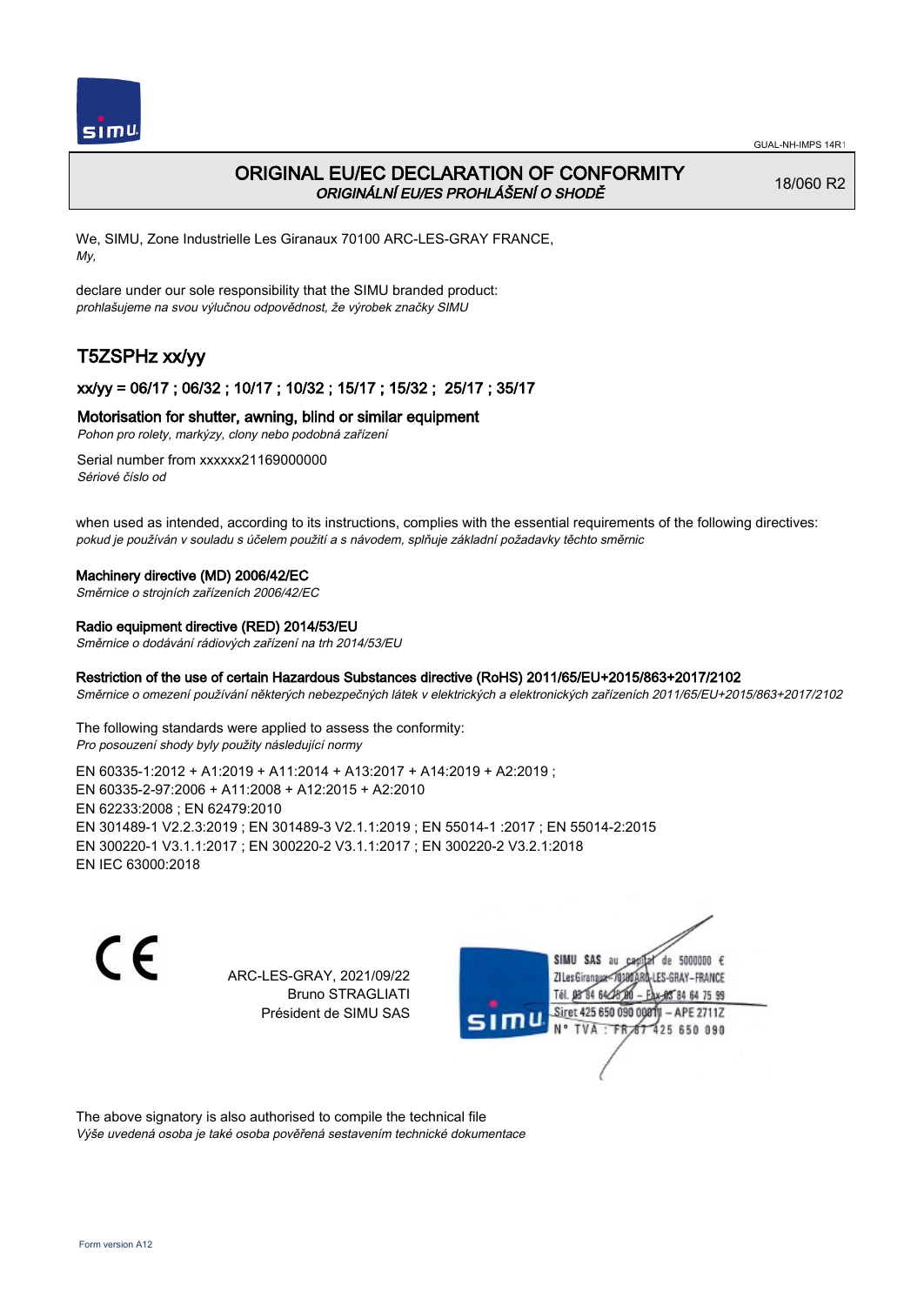

# ORIGINAL EU/EC DECLARATION OF CONFORMITY ORIGINAL EU/EF-OVERENSSTEMMELSESERKLÆRING

18/060 R2

We, SIMU, Zone Industrielle Les Giranaux 70100 ARC-LES-GRAY FRANCE, Vi,

declare under our sole responsibility that the SIMU branded product: erklærer som eneansvarlige, at SIMU mærkede produkter

# T5ZSPHz xx/yy

## xx/yy = 06/17 ; 06/32 ; 10/17 ; 10/32 ; 15/17 ; 15/32 ; 25/17 ; 35/17

### Motorisation for shutter, awning, blind or similar equipment

Motorisering af gitre, markiser, persienner eller lign. udstyr

Serial number from xxxxxx21169000000 serienummer fra

when used as intended, according to its instructions, complies with the essential requirements of the following directives: når det anvendes efter hensigten, efter dennes instrukser, overholder kravene i følgende direktiver

#### Machinery directive (MD) 2006/42/EC

Maskindirektivet 2006/42/EC

#### Radio equipment directive (RED) 2014/53/EU

Radioudstyrsdirektivet 2014/53/EU

### Restriction of the use of certain Hazardous Substances directive (RoHS) 2011/65/EU+2015/863+2017/2102

RoHS direktiv 2011/65/EU+2015/863+2017/2102

The following standards were applied to assess the conformity: Referencestandarderne der følger blev anvendt til at vurdere overholdelsen

EN 60335‑1:2012 + A1:2019 + A11:2014 + A13:2017 + A14:2019 + A2:2019 ; EN 60335‑2‑97:2006 + A11:2008 + A12:2015 + A2:2010 EN 62233:2008 ; EN 62479:2010 EN 301489‑1 V2.2.3:2019 ; EN 301489‑3 V2.1.1:2019 ; EN 55014‑1 :2017 ; EN 55014‑2:2015 EN 300220‑1 V3.1.1:2017 ; EN 300220‑2 V3.1.1:2017 ; EN 300220‑2 V3.2.1:2018 EN IEC 63000:2018

 $\epsilon$ 

ARC-LES-GRAY, 2021/09/22 Bruno STRAGLIATI Président de SIMU SAS



The above signatory is also authorised to compile the technical file Personen nævnt ovenfor er også godkendt til at udarbejde det tekniske dossier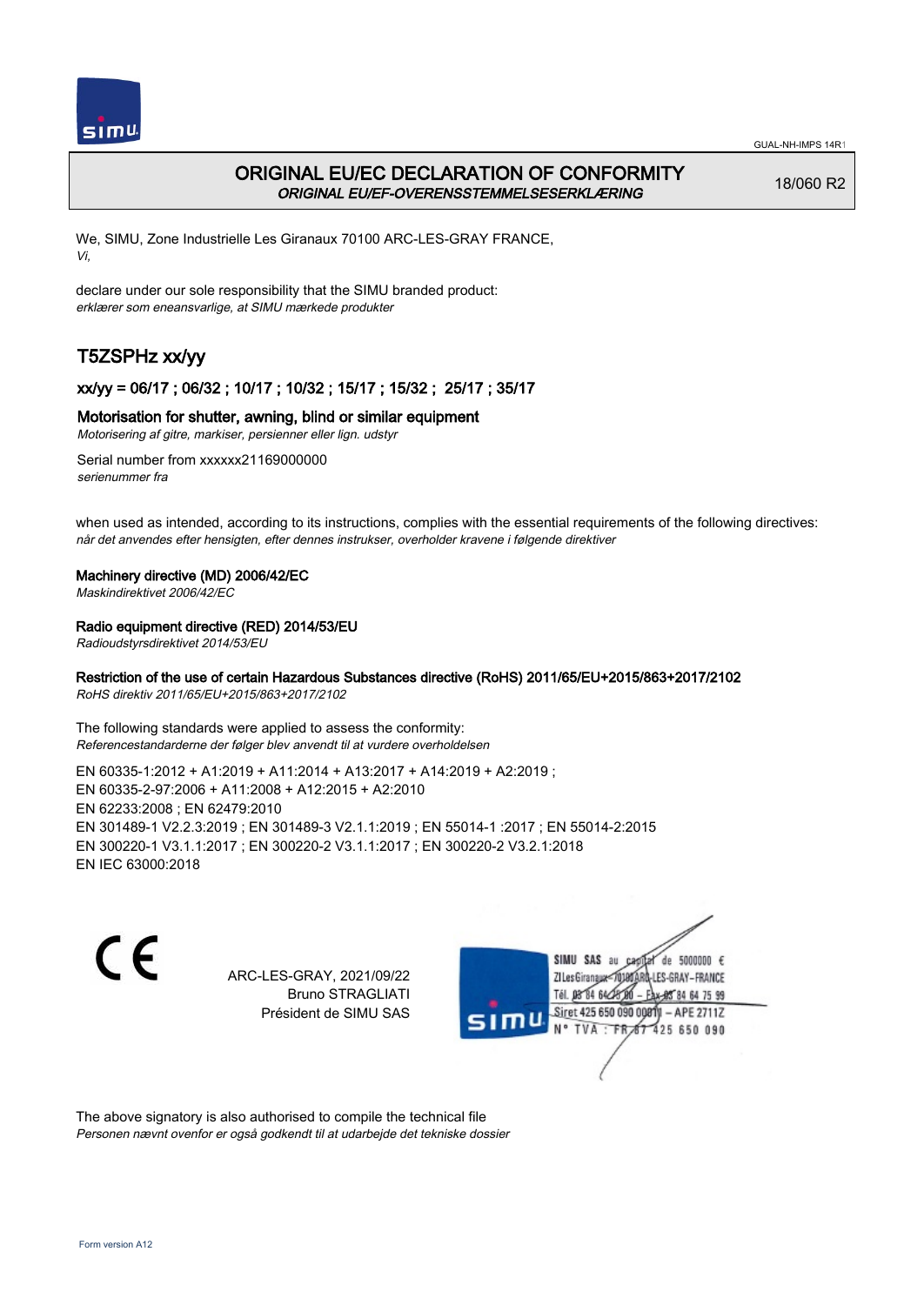

## ORIGINAL EU/EC DECLARATION OF CONFORMITY EL/EK VASTAVUSDEKLARATSIOON

18/060 R2

We, SIMU, Zone Industrielle Les Giranaux 70100 ARC-LES-GRAY FRANCE, Meie,

declare under our sole responsibility that the SIMU branded product: kinnitame kogu vastutusega, et SIMU kaubamärgiga tooted

# T5ZSPHz xx/yy

#### xx/yy = 06/17 ; 06/32 ; 10/17 ; 10/32 ; 15/17 ; 15/32 ; 25/17 ; 35/17

#### Motorisation for shutter, awning, blind or similar equipment

Aknaluukide, varikatuste, aknakardinate või sarnaste seadmete motoriseerimine

Serial number from xxxxxx21169000000 Seerianumber alates

when used as intended, according to its instructions, complies with the essential requirements of the following directives: kui kasutatakse eesmärgipäraselt ja juhiste kohaselt, vastavad käesoleva direktiivi põhinõuetele

#### Machinery directive (MD) 2006/42/EC

Masinate direktiiv 2006/42/EC

## Radio equipment directive (RED) 2014/53/EU

Direktiiv raadioseadmete turul kättesaadavuse kohta 2014/53/EU

#### Restriction of the use of certain Hazardous Substances directive (RoHS) 2011/65/EU+2015/863+2017/2102

RoHs direktiiv ohtlike ainete kasutamise piirangute kohta elektri- ja elektroonikaseadmetes 2011/65/EU+2015/863+2017/2102

The following standards were applied to assess the conformity: Vastavusdeklaratsiooni hindamiseks kasutatakse järgmisi standardeid

EN 60335‑1:2012 + A1:2019 + A11:2014 + A13:2017 + A14:2019 + A2:2019 ; EN 60335‑2‑97:2006 + A11:2008 + A12:2015 + A2:2010 EN 62233:2008 ; EN 62479:2010 EN 301489‑1 V2.2.3:2019 ; EN 301489‑3 V2.1.1:2019 ; EN 55014‑1 :2017 ; EN 55014‑2:2015 EN 300220‑1 V3.1.1:2017 ; EN 300220‑2 V3.1.1:2017 ; EN 300220‑2 V3.2.1:2018 EN IEC 63000:2018

 $\epsilon$ 

ARC-LES-GRAY, 2021/09/22 Bruno STRAGLIATI Président de SIMU SAS



The above signatory is also authorised to compile the technical file Eelpool nimetatud isik on volitatud koostama tehnilist dokumentatsiooni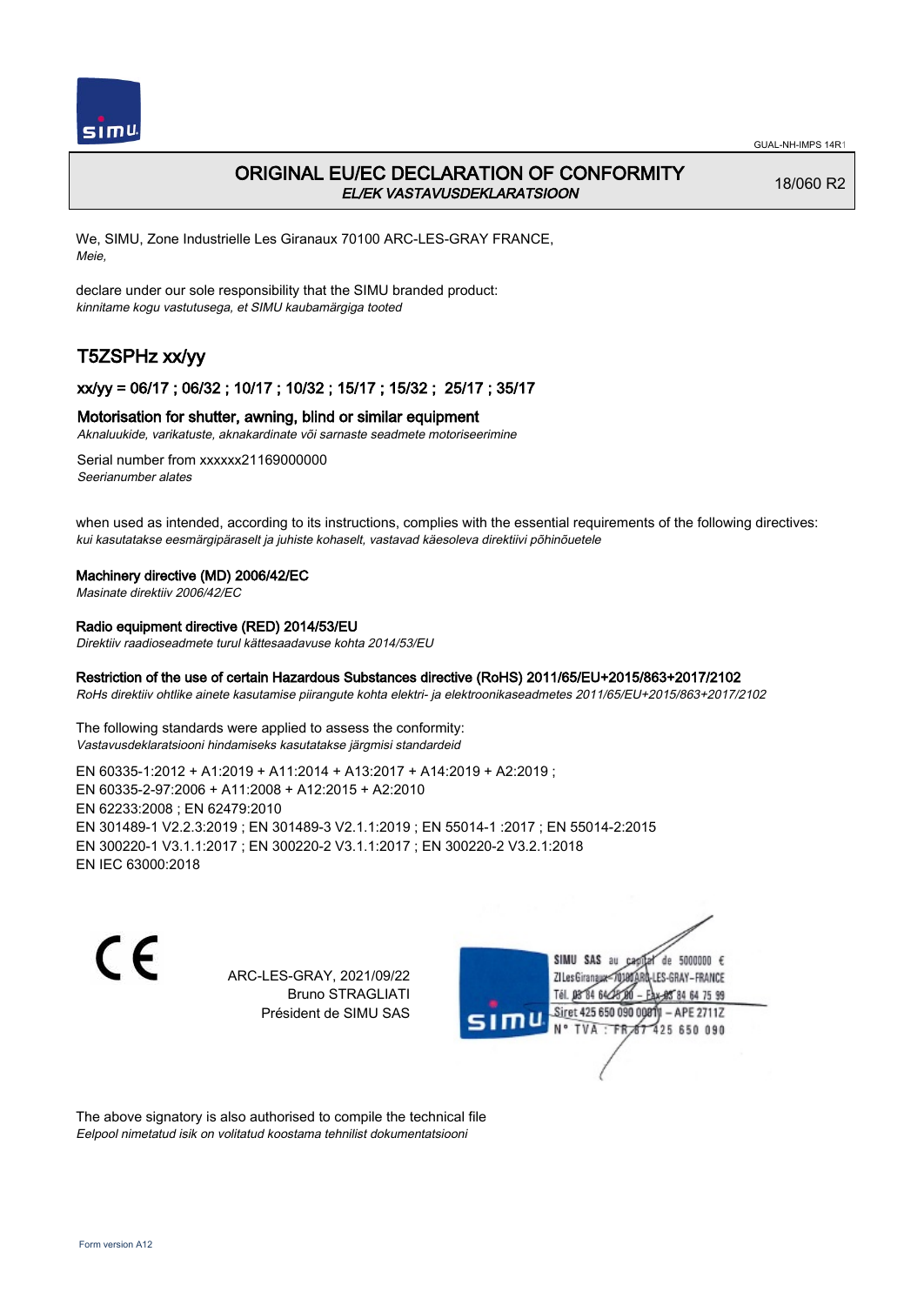

# ORIGINAL EU/EC DECLARATION OF CONFORMITY ALKUPERÄISET EU/EY-VAATIMUSTENMUKAISUUSVAKUUTUS

18/060 R2

We, SIMU, Zone Industrielle Les Giranaux 70100 ARC-LES-GRAY FRANCE, Me,

declare under our sole responsibility that the SIMU branded product: vakuutamme omalla vastuullamme, että SIMU merkkituote

# T5ZSPHz xx/yy

## xx/yy = 06/17 ; 06/32 ; 10/17 ; 10/32 ; 15/17 ; 15/32 ; 25/17 ; 35/17

#### Motorisation for shutter, awning, blind or similar equipment

Sälerullainten, markiisien, kaihtimien tai vastaavien motorisointi

Serial number from xxxxxx21169000000 sarianumerot

when used as intended, according to its instructions, complies with the essential requirements of the following directives: kun käytettynä oikein ja sen ohjeiden mukaan, noudattaa seuraavien direktiivien olennaisia vaatimuksia

#### Machinery directive (MD) 2006/42/EC

Konedirektiivin 2006/42/EC

#### Radio equipment directive (RED) 2014/53/EU

Radiolaitteiden direktiivin 2014/53/EU

### Restriction of the use of certain Hazardous Substances directive (RoHS) 2011/65/EU+2015/863+2017/2102

RoHS direktiivin 2011/65/EU+2015/863+2017/2102

The following standards were applied to assess the conformity: Seuraavia viitestandardeja sovellettiin vaatimustenmukaisuusvakuutusta arvioitaessa

EN 60335‑1:2012 + A1:2019 + A11:2014 + A13:2017 + A14:2019 + A2:2019 ; EN 60335‑2‑97:2006 + A11:2008 + A12:2015 + A2:2010 EN 62233:2008 ; EN 62479:2010 EN 301489‑1 V2.2.3:2019 ; EN 301489‑3 V2.1.1:2019 ; EN 55014‑1 :2017 ; EN 55014‑2:2015 EN 300220‑1 V3.1.1:2017 ; EN 300220‑2 V3.1.1:2017 ; EN 300220‑2 V3.2.1:2018 EN IEC 63000:2018

 $\epsilon$ 

ARC-LES-GRAY, 2021/09/22 Bruno STRAGLIATI Président de SIMU SAS



The above signatory is also authorised to compile the technical file Yllä allekirjoittaja on myös valtuutettu kokoamaan teknisten tiedostojen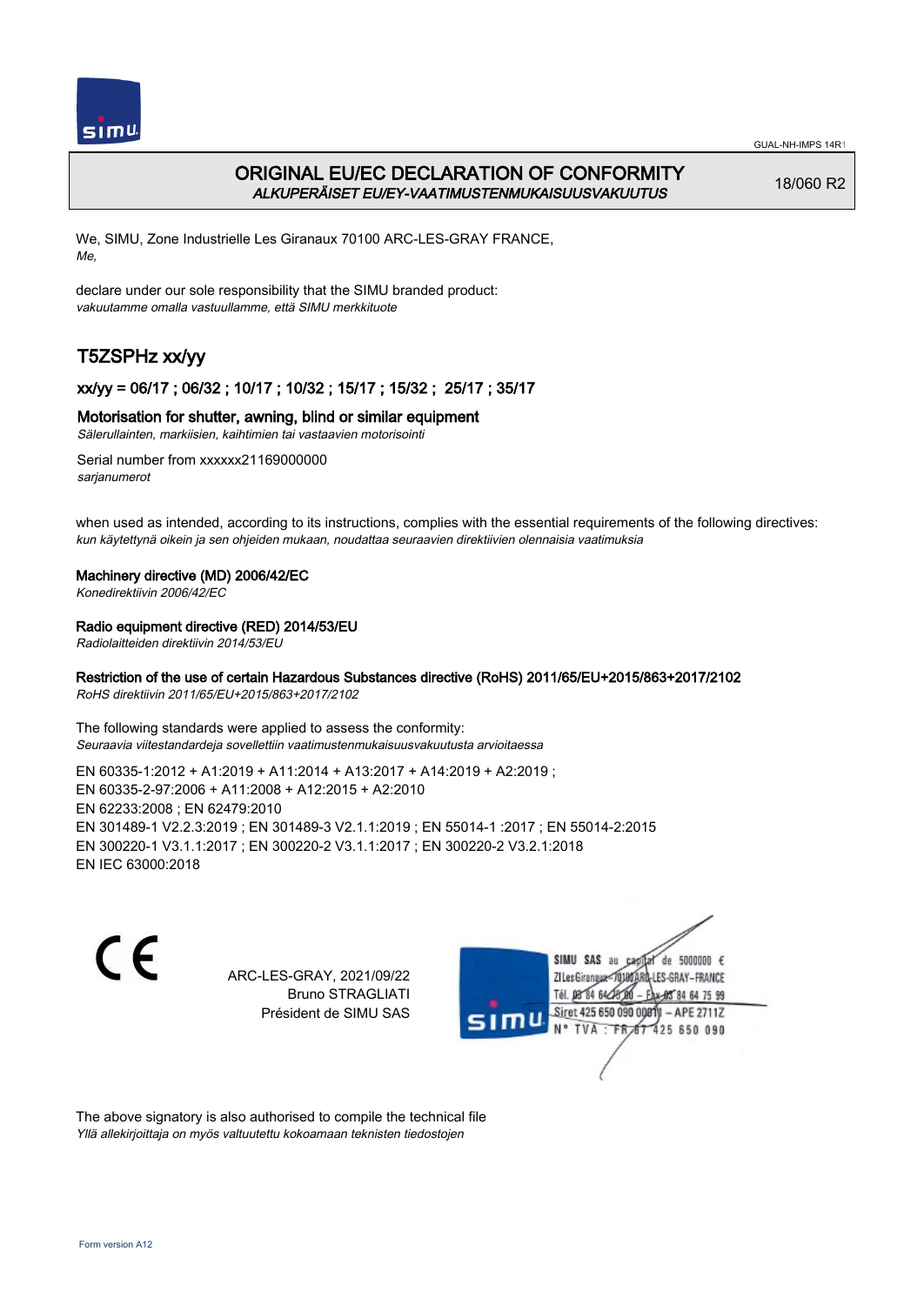

## ORIGINAL EU/EC DECLARATION OF CONFORMITY ΠΡΩΤΟΤΥΠΟ ΔΗΛΩΣΗ ΣΥΜΜΟΡΦΩΣΗΣ ΕΕ/EK

18/060 R2

We, SIMU, Zone Industrielle Les Giranaux 70100 ARC-LES-GRAY FRANCE, εμείς,

declare under our sole responsibility that the SIMU branded product: Δηλώνουμε αναλαμβάνοντας την αποκλειστική ευθύνη ότι το επώνυμο προϊόν SIMU

# T5ZSPHz xx/yy

## xx/yy = 06/17 ; 06/32 ; 10/17 ; 10/32 ; 15/17 ; 15/32 ; 25/17 ; 35/17

### Motorisation for shutter, awning, blind or similar equipment

Μηχανοκίνηση για ρολα,τέντες,στόρια ή παρόμοιο εξοπλισμό

Serial number from xxxxxx21169000000 σειριακό αριθμό από

when used as intended, according to its instructions, complies with the essential requirements of the following directives: όταν χρησιμοποιείται όπως έχει προβλεφθεί, σύμφωνα με τις οδηγίες του, συμφωνεί με τις βασικές απαιτήσεις των ακόλουθων οδηγιών

#### Machinery directive (MD) 2006/42/EC

Οδηγία περι μηχανικού εξοπλισμού 2006/42/EC

#### Radio equipment directive (RED) 2014/53/EU

Οδηγία ραδιοεξοπλισμού 2014/53/EU

#### Restriction of the use of certain Hazardous Substances directive (RoHS) 2011/65/EU+2015/863+2017/2102

Οδηγίας RoHS 2011/65/EU+2015/863+2017/2102

The following standards were applied to assess the conformity: Τα πρότυπα αναφοράς που ακολουθούν εφαρμόστηκαν με σκοπό την αξιολόγηση της συμμόρφωσης

EN 60335‑1:2012 + A1:2019 + A11:2014 + A13:2017 + A14:2019 + A2:2019 ; EN 60335‑2‑97:2006 + A11:2008 + A12:2015 + A2:2010 EN 62233:2008 ; EN 62479:2010 EN 301489‑1 V2.2.3:2019 ; EN 301489‑3 V2.1.1:2019 ; EN 55014‑1 :2017 ; EN 55014‑2:2015 EN 300220‑1 V3.1.1:2017 ; EN 300220‑2 V3.1.1:2017 ; EN 300220‑2 V3.2.1:2018 EN IEC 63000:2018

C E

ARC-LES-GRAY, 2021/09/22 Bruno STRAGLIATI Président de SIMU SAS



The above signatory is also authorised to compile the technical file

Το πρόσωπο που αναφέρεται παραπάνω είναι επίσης εξουσιοδοτημένο να καταρτίσει τον τεχνικό φάκελο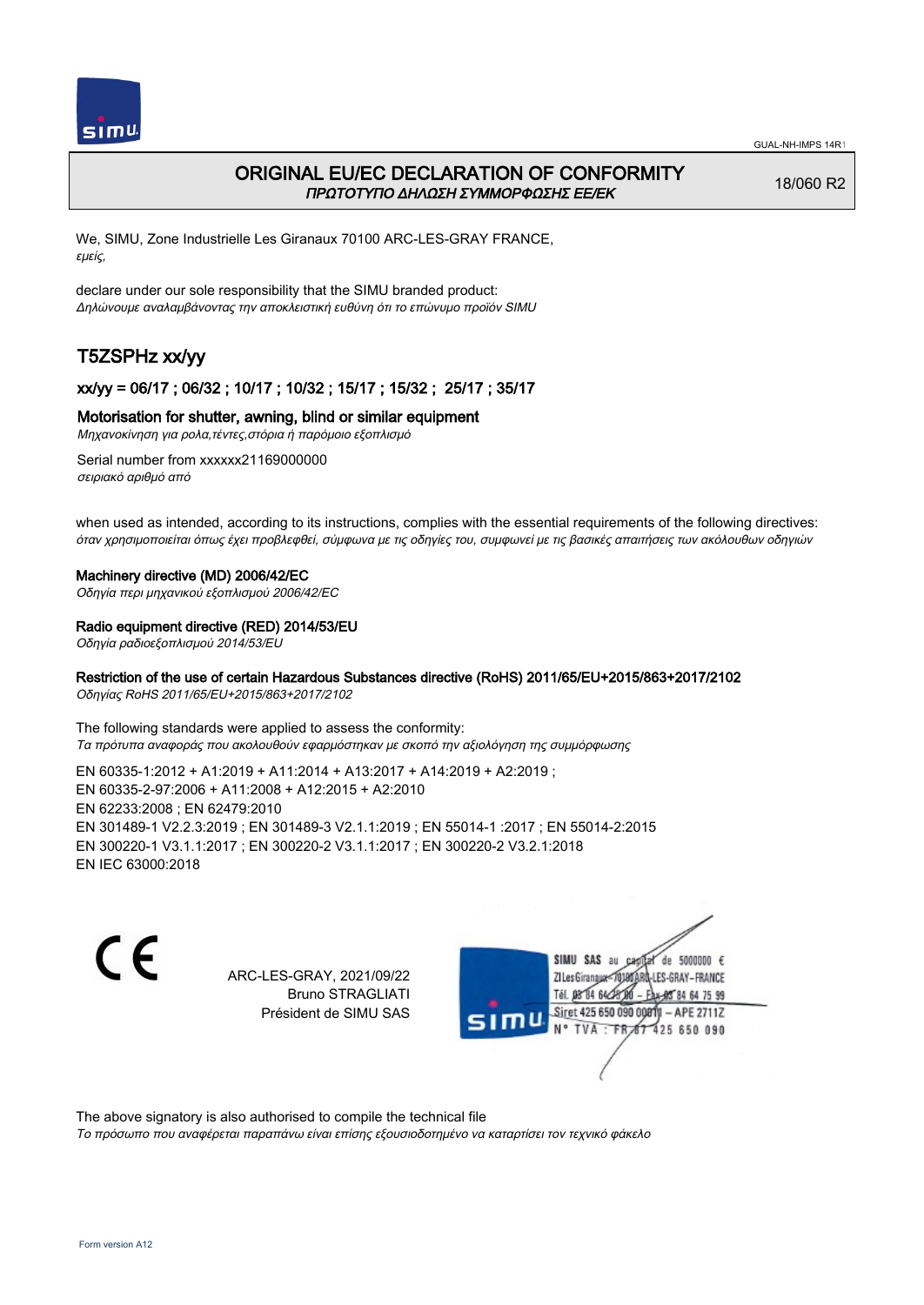

# ORIGINAL EU/EC DECLARATION OF CONFORMITY ORGINALNA EU/EC DEKLARACIJA O USKLAĐENOSTI

18/060 R2

We, SIMU, Zone Industrielle Les Giranaux 70100 ARC-LES-GRAY FRANCE, Mi,

declare under our sole responsibility that the SIMU branded product: izjavljujemo pod punom odgovornošču da je proizvod marke SIMU

# T5ZSPHz xx/yy

## xx/yy = 06/17 ; 06/32 ; 10/17 ; 10/32 ; 15/17 ; 15/32 ; 25/17 ; 35/17

#### Motorisation for shutter, awning, blind or similar equipment

Motorizacija za rolete,tende,sjenila ili slične opreme

Serial number from xxxxxx21169000000 Serijski broj iz

when used as intended, according to its instructions, complies with the essential requirements of the following directives: ako se upotrebljava prema namjeni, prema važećim uputama, usklađen sa prijeko potrebnim zahtijevima slijedećih direktiva

#### Machinery directive (MD) 2006/42/EC

Direktiva o strojevima 2006/42/EC

#### Radio equipment directive (RED) 2014/53/EU

Direktiva za radijsku opremu 2014/53/EU

### Restriction of the use of certain Hazardous Substances directive (RoHS) 2011/65/EU+2015/863+2017/2102

Direktiva RoHS 2011/65/EU+2015/863+2017/2102

The following standards were applied to assess the conformity: Slijedeće reference standarda se primjenjuju da se odredi usklađenost

EN 60335‑1:2012 + A1:2019 + A11:2014 + A13:2017 + A14:2019 + A2:2019 ; EN 60335‑2‑97:2006 + A11:2008 + A12:2015 + A2:2010 EN 62233:2008 ; EN 62479:2010 EN 301489‑1 V2.2.3:2019 ; EN 301489‑3 V2.1.1:2019 ; EN 55014‑1 :2017 ; EN 55014‑2:2015 EN 300220‑1 V3.1.1:2017 ; EN 300220‑2 V3.1.1:2017 ; EN 300220‑2 V3.2.1:2018 EN IEC 63000:2018

 $\epsilon$ 

ARC-LES-GRAY, 2021/09/22 Bruno STRAGLIATI Président de SIMU SAS



The above signatory is also authorised to compile the technical file Gore navedeni potpisnik također je ovlašten za sastavljanje tehničkog dokumenta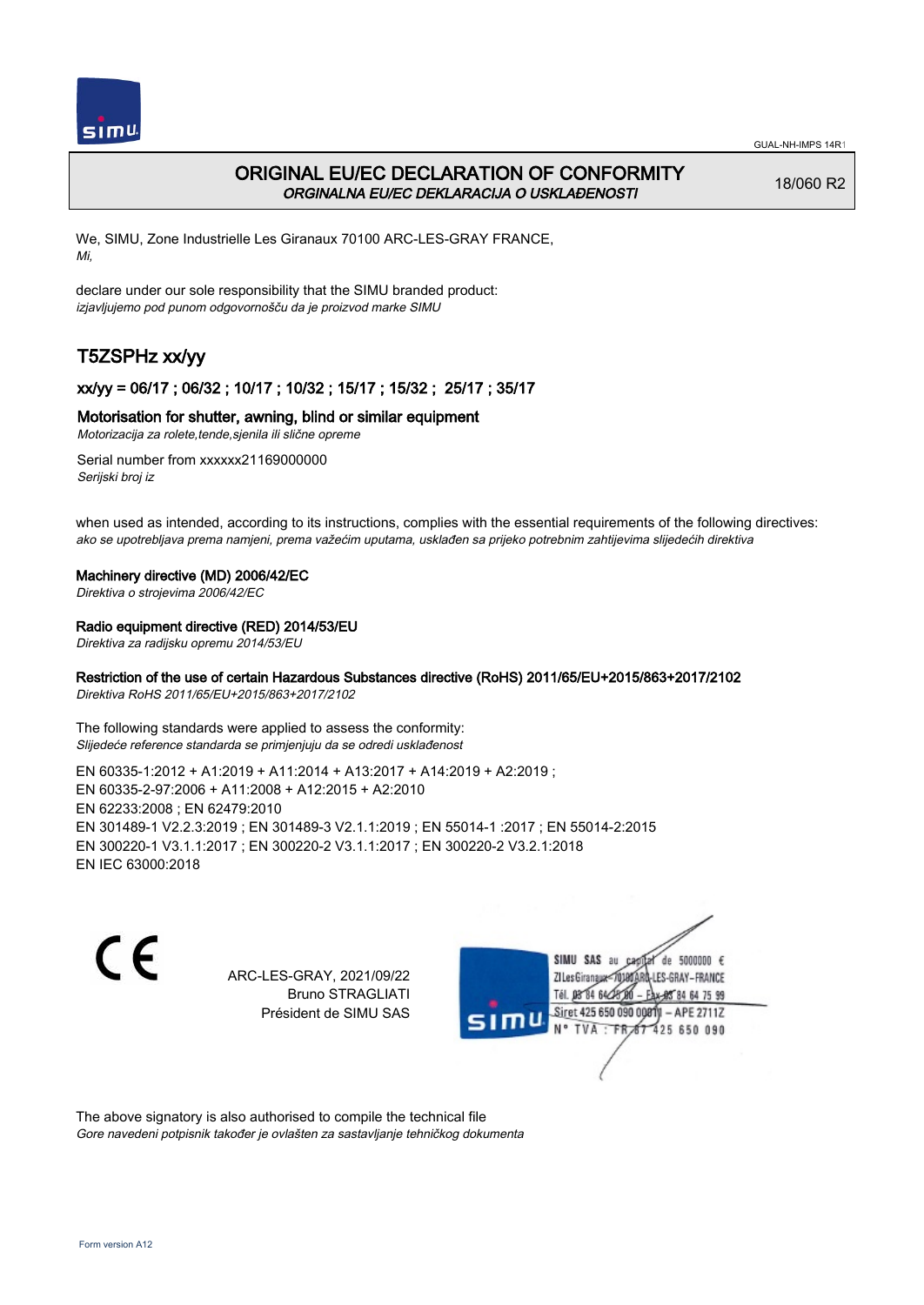

## ORIGINAL EU/EC DECLARATION OF CONFORMITY Eredeti EU/CE Megfelelőségi Nyilatkozat

18/060 R2

We, SIMU, Zone Industrielle Les Giranaux 70100 ARC-LES-GRAY FRANCE, Alulírott,

declare under our sole responsibility that the SIMU branded product: felelősségünk teljes tudatában kijelentjük, hogy a szóban forgó SIMU termék

# T5ZSPHz xx/yy

## xx/yy = 06/17 ; 06/32 ; 10/17 ; 10/32 ; 15/17 ; 15/32 ; 25/17 ; 35/17

#### Motorisation for shutter, awning, blind or similar equipment

Redőny, napellenző vagy hasonlószerkezetek motorizálása

Serial number from xxxxxx21169000000 Sorozatszámtól

when used as intended, according to its instructions, complies with the essential requirements of the following directives: megfelel, az alábbi irányelvekben megfogalmazott alapvető követelményeknek

#### Machinery directive (MD) 2006/42/EC

Gépekre vonatkozó irányelv 2006/42/EC

#### Radio equipment directive (RED) 2014/53/EU

A rádióberendezésekről szóló irányelv 2014/53/EU

### Restriction of the use of certain Hazardous Substances directive (RoHS) 2011/65/EU+2015/863+2017/2102

RoHS irányelv 2011/65/EU+2015/863+2017/2102

The following standards were applied to assess the conformity: A megfelelőség biztosításának érdekében az alábbi szabványok kerültek alkalmazásra

EN 60335‑1:2012 + A1:2019 + A11:2014 + A13:2017 + A14:2019 + A2:2019 ; EN 60335‑2‑97:2006 + A11:2008 + A12:2015 + A2:2010 EN 62233:2008 ; EN 62479:2010 EN 301489‑1 V2.2.3:2019 ; EN 301489‑3 V2.1.1:2019 ; EN 55014‑1 :2017 ; EN 55014‑2:2015 EN 300220‑1 V3.1.1:2017 ; EN 300220‑2 V3.1.1:2017 ; EN 300220‑2 V3.2.1:2018 EN IEC 63000:2018

C E

ARC-LES-GRAY, 2021/09/22 Bruno STRAGLIATI Président de SIMU SAS



The above signatory is also authorised to compile the technical file A fent említett aláíró is jogosult a műszaki dokumentáció összeállítására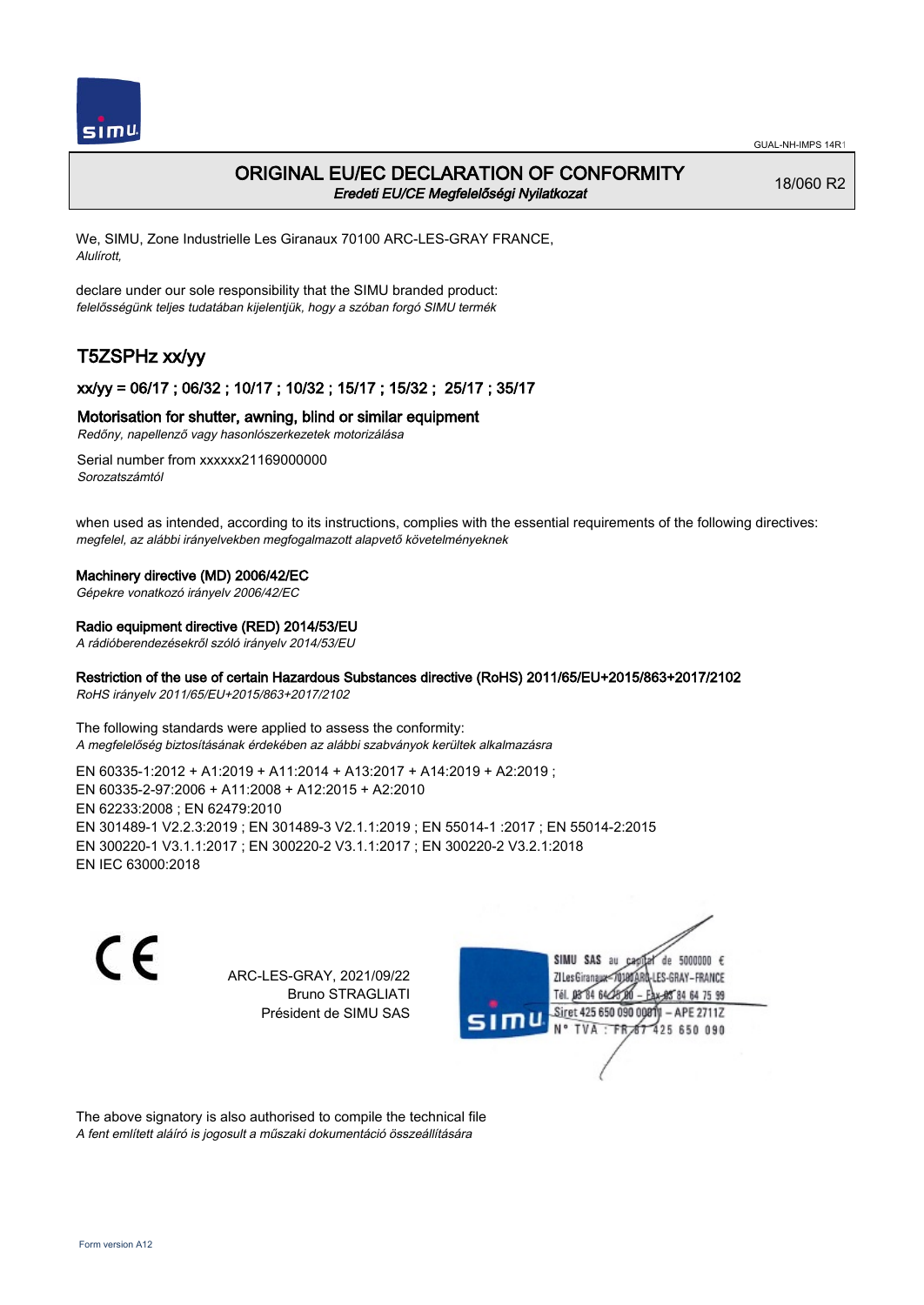

## ORIGINAL EU/EC DECLARATION OF CONFORMITY ORIGINALI ES/EB ATITIKTIES DEKLARACIJA

18/060 R2

We, SIMU, Zone Industrielle Les Giranaux 70100 ARC-LES-GRAY FRANCE, Mes,

declare under our sole responsibility that the SIMU branded product: atsakingai deklaruojame, kad SIMU kompanijos produktas

# T5ZSPHz xx/yy

#### xx/yy = 06/17 ; 06/32 ; 10/17 ; 10/32 ; 15/17 ; 15/32 ; 25/17 ; 35/17

#### Motorisation for shutter, awning, blind or similar equipment

Apsauginių žaliuzių, markizių, ritininių užuolaidų ir panašių gaminių automatizavimas

Serial number from xxxxxx21169000000 Serijos numeris nuo

when used as intended, according to its instructions, complies with the essential requirements of the following directives: naudojamas pagal paskirtį, pagal gamintojo instrukcijas, atitinka esminius šių Direktyvų reikalavimus

#### Machinery directive (MD) 2006/42/EC

Mašinų direktyva 2006/42/EC

#### Radio equipment directive (RED) 2014/53/EU

Radijo ryšio įrenginių direktyva 2014/53/EU

#### Restriction of the use of certain Hazardous Substances directive (RoHS) 2011/65/EU+2015/863+2017/2102

PMNA (RoHS) direktyva 2011/65/EU+2015/863+2017/2102

The following standards were applied to assess the conformity: Įverinti deklaruojamą atitiktį buvo taikomi toliau nurodyti standartai

EN 60335‑1:2012 + A1:2019 + A11:2014 + A13:2017 + A14:2019 + A2:2019 ; EN 60335‑2‑97:2006 + A11:2008 + A12:2015 + A2:2010 EN 62233:2008 ; EN 62479:2010 EN 301489‑1 V2.2.3:2019 ; EN 301489‑3 V2.1.1:2019 ; EN 55014‑1 :2017 ; EN 55014‑2:2015 EN 300220‑1 V3.1.1:2017 ; EN 300220‑2 V3.1.1:2017 ; EN 300220‑2 V3.2.1:2018 EN IEC 63000:2018

C E

ARC-LES-GRAY, 2021/09/22 Bruno STRAGLIATI Président de SIMU SAS



The above signatory is also authorised to compile the technical file Asmuo, pasirašęs šią deklaraciją, taip pat turi įgaliojimą sudaryti techninę bylą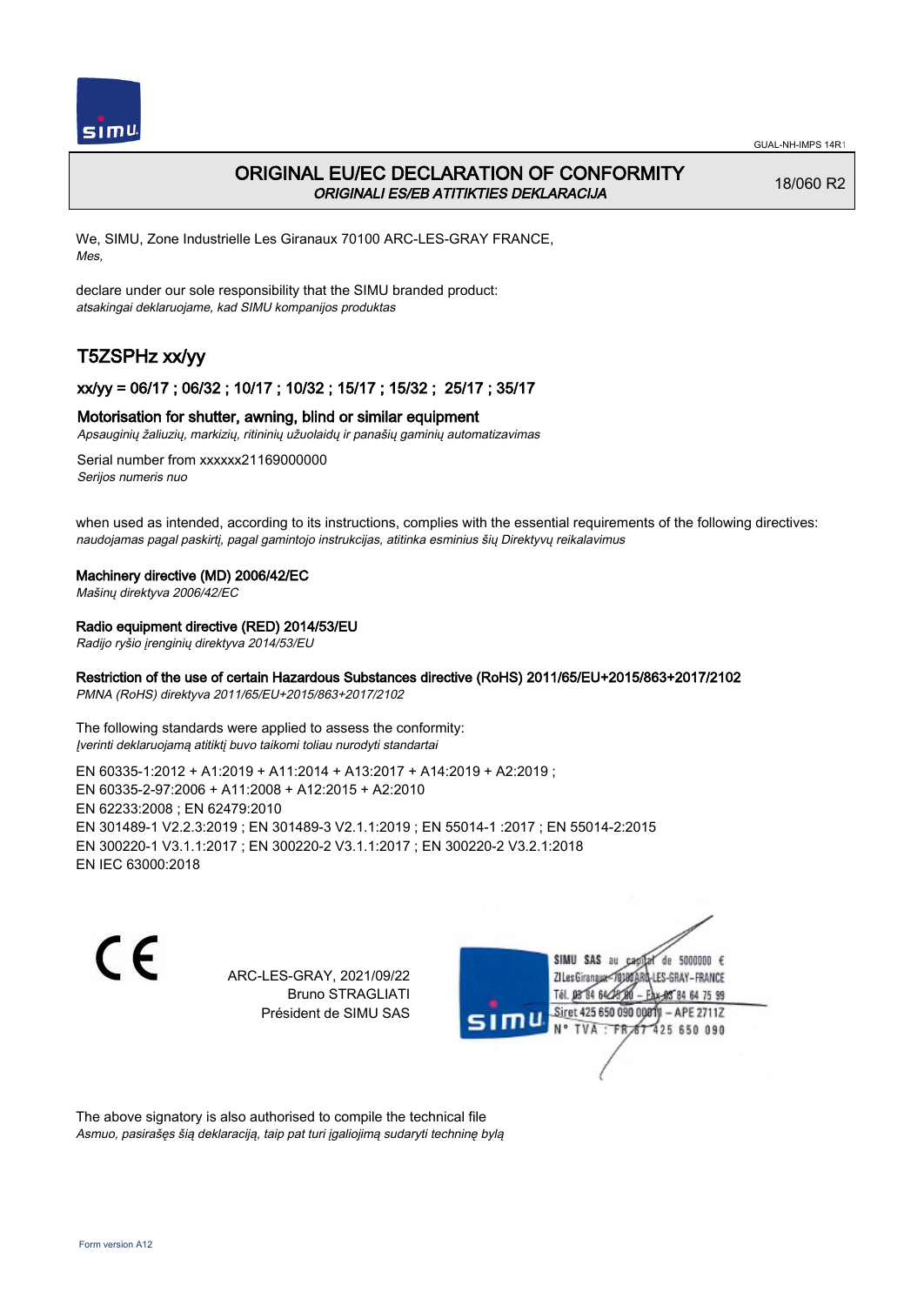

## ORIGINAL EU/EC DECLARATION OF CONFORMITY ES/EK ATBILSTĪBAS DEKLARĀCIJA

18/060 R2

We, SIMU, Zone Industrielle Les Giranaux 70100 ARC-LES-GRAY FRANCE, Mēs,

declare under our sole responsibility that the SIMU branded product: ar pilnu atbildību, apliecinām, ka SIMU zīmola produkti,

# T5ZSPHz xx/yy

### xx/yy = 06/17 ; 06/32 ; 10/17 ; 10/32 ; 15/17 ; 15/32 ; 25/17 ; 35/17

#### Motorisation for shutter, awning, blind or similar equipment

Aizsargžalūziju, žalūziju, markīžu, aizkaru un līdzīgu gala produktu motorizēšana

Serial number from xxxxxx21169000000 sērijas numurs no

when used as intended, according to its instructions, complies with the essential requirements of the following directives: ja tie tiek lietoti saskaņā ar norādījumiem, atbilst šo direktīvu pamatprasībām

#### Machinery directive (MD) 2006/42/EC

Mašīnu Direktīva 2006/42/EC

#### Radio equipment directive (RED) 2014/53/EU

Direktīva par radioiekārtu pieejamību tirgū 2014/53/EU

#### Restriction of the use of certain Hazardous Substances directive (RoHS) 2011/65/EU+2015/863+2017/2102

RoHs Direktīva par dažādu bīstamu vielu izmantošanas ierobežošanu elektriskās un elektroniskās iekārtās 2011/65/EU+2015/863+2017/2102

The following standards were applied to assess the conformity: Atbilstības deklarācijas novērtēšanai tiek pielietoti sekojoši standarti

EN 60335‑1:2012 + A1:2019 + A11:2014 + A13:2017 + A14:2019 + A2:2019 ; EN 60335‑2‑97:2006 + A11:2008 + A12:2015 + A2:2010 EN 62233:2008 ; EN 62479:2010 EN 301489‑1 V2.2.3:2019 ; EN 301489‑3 V2.1.1:2019 ; EN 55014‑1 :2017 ; EN 55014‑2:2015 EN 300220‑1 V3.1.1:2017 ; EN 300220‑2 V3.1.1:2017 ; EN 300220‑2 V3.2.1:2018 EN IEC 63000:2018

C E

ARC-LES-GRAY, 2021/09/22 Bruno STRAGLIATI Président de SIMU SAS

SIMU SAS au de 5000000  $\epsilon$ ZI Les Giranaux</r0180 LES-GRAY-FRANCE Tél. 08 84 64 28 64 75 99 Siret 425 650 090 0081) - APE 2711Z  $TVA : FRAT$ 425 650 090

The above signatory is also authorised to compile the technical file Iepriekš minētā persona ir pilnvarota sastādīt tehnisko dokumentāciju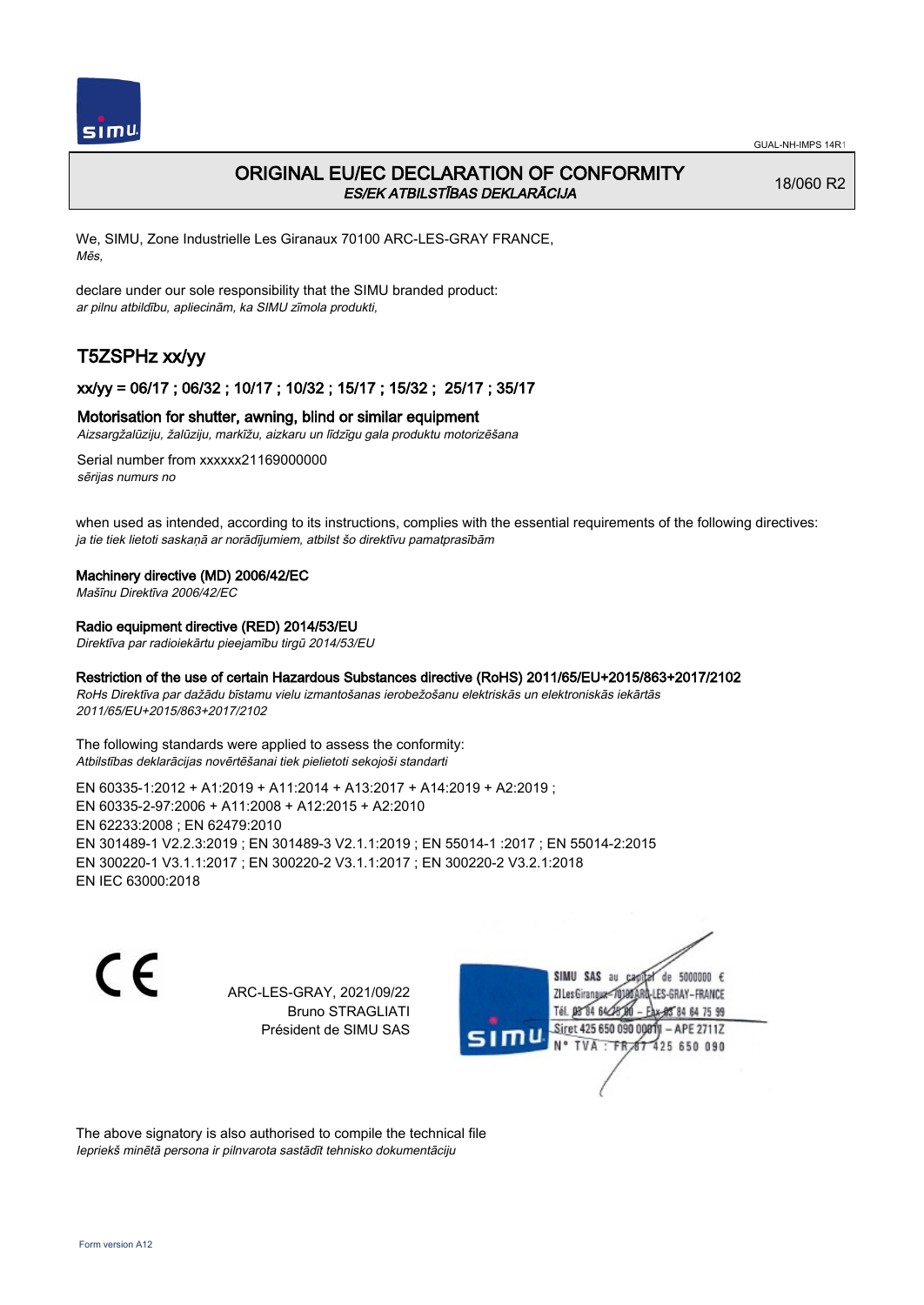

# ORIGINAL EU/EC DECLARATION OF CONFORMITY OORSPRONKELIJKE EU/EG-CONFORMITEITSVERKLARING

18/060 R2

We, SIMU, Zone Industrielle Les Giranaux 70100 ARC-LES-GRAY FRANCE, Wij,

declare under our sole responsibility that the SIMU branded product: verklaren op eigen verantwoordelijkheid dat het produkt van het SIMU

# T5ZSPHz xx/yy

## xx/yy = 06/17 ; 06/32 ; 10/17 ; 10/32 ; 15/17 ; 15/32 ; 25/17 ; 35/17

#### Motorisation for shutter, awning, blind or similar equipment

Motorisatie voor rolluiken, zonwering, screens of gelijkaardige toepassingen

Serial number from xxxxxx21169000000 Serienummer van

when used as intended, according to its instructions, complies with the essential requirements of the following directives: wanneer gebruikt voor de juiste toepassing voldoet aan de essentiële eisen van de volgende richtlijnen

#### Machinery directive (MD) 2006/42/EC

Machinerichtlijn 2006/42/EC

#### Radio equipment directive (RED) 2014/53/EU

Richtlijn radioapparatuur 2014/53/EU

#### Restriction of the use of certain Hazardous Substances directive (RoHS) 2011/65/EU+2015/863+2017/2102

RoHS Richtlijn 2011/65/EU+2015/863+2017/2102

The following standards were applied to assess the conformity: De volgende referentiestandaarden worden toegepast om de overeenstemming te evalueren

EN 60335‑1:2012 + A1:2019 + A11:2014 + A13:2017 + A14:2019 + A2:2019 ; EN 60335‑2‑97:2006 + A11:2008 + A12:2015 + A2:2010 EN 62233:2008 ; EN 62479:2010 EN 301489‑1 V2.2.3:2019 ; EN 301489‑3 V2.1.1:2019 ; EN 55014‑1 :2017 ; EN 55014‑2:2015 EN 300220‑1 V3.1.1:2017 ; EN 300220‑2 V3.1.1:2017 ; EN 300220‑2 V3.2.1:2018 EN IEC 63000:2018

 $\epsilon$ 

ARC-LES-GRAY, 2021/09/22 Bruno STRAGLIATI Président de SIMU SAS



The above signatory is also authorised to compile the technical file

De bovengenoemde persoon is ook bevoegd om het technisch dossier samen te stellen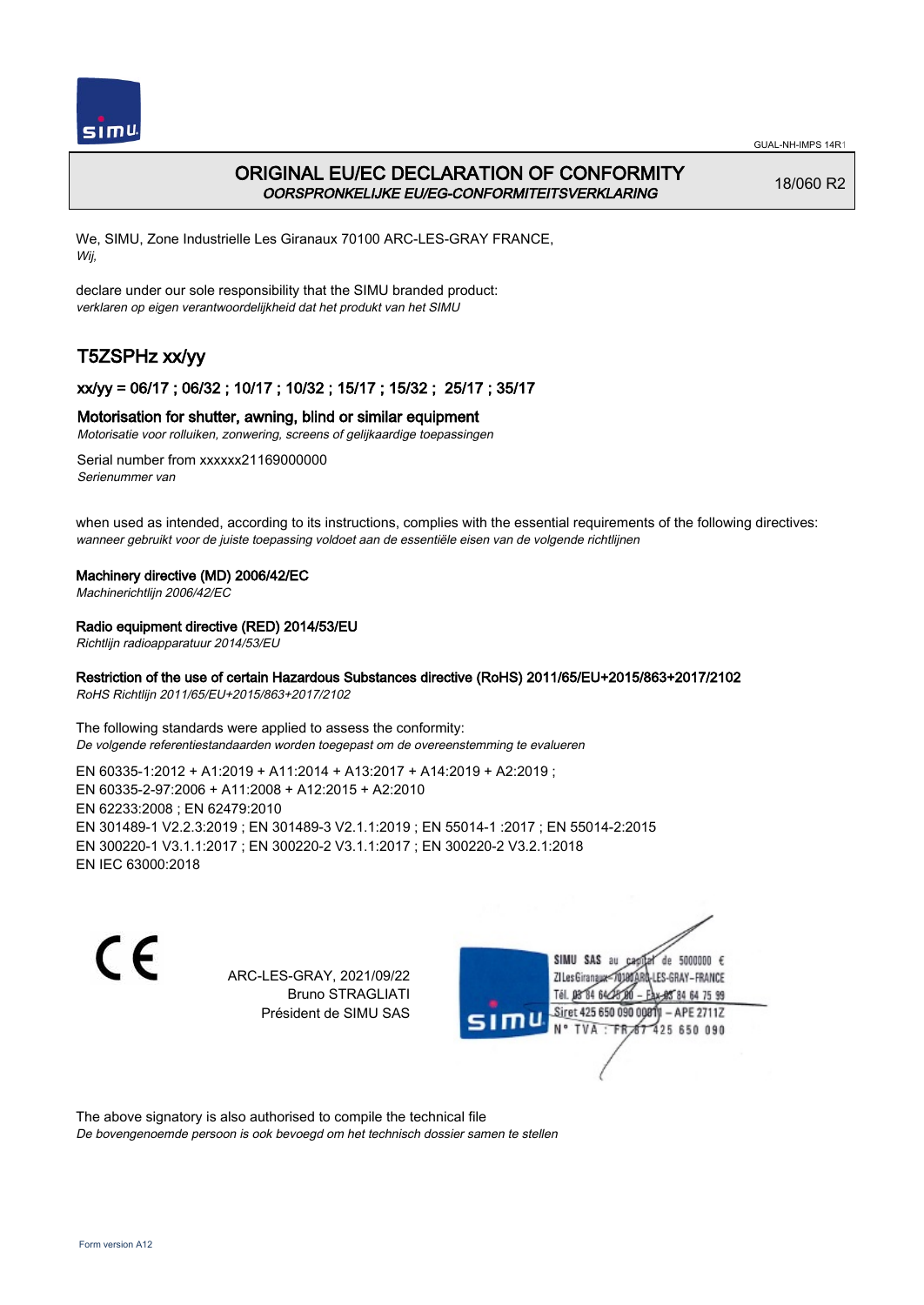

## ORIGINAL EU/EC DECLARATION OF CONFORMITY ORIGINAL EU / CE - ERKLÆRING

18/060 R2

We, SIMU, Zone Industrielle Les Giranaux 70100 ARC-LES-GRAY FRANCE, Vi,

declare under our sole responsibility that the SIMU branded product: erklærer under vårt eneansvar at SIMU merket produkt

# T5ZSPHz xx/yy

## xx/yy = 06/17 ; 06/32 ; 10/17 ; 10/32 ; 15/17 ; 15/32 ; 25/17 ; 35/17

#### Motorisation for shutter, awning, blind or similar equipment

Motorisering for marksier, screens, persienner eller lignende utstyr

Serial number from xxxxxx21169000000 Serienummer fra

when used as intended, according to its instructions, complies with the essential requirements of the following directives: når de brukes som forutsatt, i henhold til sin instruks, i samsvar med de grunnlegende kravene i følgende direktiver

#### Machinery directive (MD) 2006/42/EC

Maskindirektivet 2006/42/EC

#### Radio equipment directive (RED) 2014/53/EU

Radioutstyr direktivet 2014/53/EU

### Restriction of the use of certain Hazardous Substances directive (RoHS) 2011/65/EU+2015/863+2017/2102

RoHS-direktivet 2011/65/EU+2015/863+2017/2102

The following standards were applied to assess the conformity: Følgende referansestandarder ble brukt for å vurdere samsvar

EN 60335‑1:2012 + A1:2019 + A11:2014 + A13:2017 + A14:2019 + A2:2019 ; EN 60335‑2‑97:2006 + A11:2008 + A12:2015 + A2:2010 EN 62233:2008 ; EN 62479:2010 EN 301489‑1 V2.2.3:2019 ; EN 301489‑3 V2.1.1:2019 ; EN 55014‑1 :2017 ; EN 55014‑2:2015 EN 300220‑1 V3.1.1:2017 ; EN 300220‑2 V3.1.1:2017 ; EN 300220‑2 V3.2.1:2018 EN IEC 63000:2018

 $\epsilon$ 

ARC-LES-GRAY, 2021/09/22 Bruno STRAGLIATI Président de SIMU SAS



The above signatory is also authorised to compile the technical file Ovennevnte underskrevet fullmakt til å utarbeide den tekniske dokumentasjonen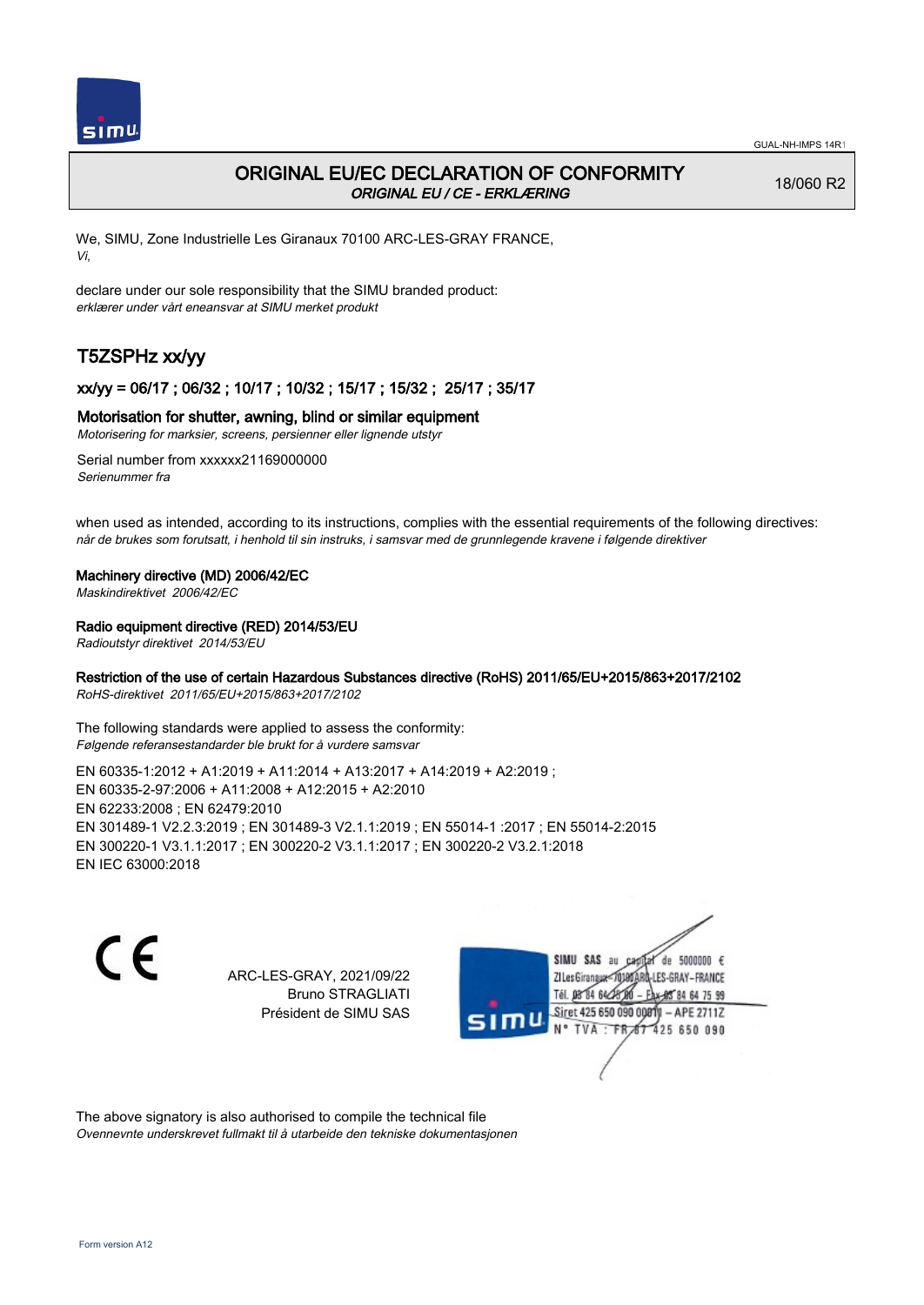

## ORIGINAL EU/EC DECLARATION OF CONFORMITY ORYGINALNA DEKLARACJA ZGODNOŚCI UE/WE

18/060 R2

We, SIMU, Zone Industrielle Les Giranaux 70100 ARC-LES-GRAY FRANCE, My,

declare under our sole responsibility that the SIMU branded product: deklarujemy z pełną odpowiedzialnością, że produkt oznaczony marką SIMU

# T5ZSPHz xx/yy

## xx/yy = 06/17 ; 06/32 ; 10/17 ; 10/32 ; 15/17 ; 15/32 ; 25/17 ; 35/17

#### Motorisation for shutter, awning, blind or similar equipment

Wyposażenie w napęd rolety, markizy, osłony przeciwsłonecznej lub podobnego urządzenia

Serial number from xxxxxx21169000000 z numerem seryjnym od

when used as intended, according to its instructions, complies with the essential requirements of the following directives: gdy jest używany zgodnie z przeznaczeniem i instrukcjami, spełnia podstawowe wymagania następujących Dyrektyw

#### Machinery directive (MD) 2006/42/EC

Dyrektywa maszynowa 2006/42/EC

#### Radio equipment directive (RED) 2014/53/EU

Dyrektywa o urządzeniach radiowych 2014/53/EU

### Restriction of the use of certain Hazardous Substances directive (RoHS) 2011/65/EU+2015/863+2017/2102

Dyrektywa RoHS 2011/65/EU+2015/863+2017/2102

The following standards were applied to assess the conformity: Do oceny zgodności zostały zastosowane następujące normy

EN 60335‑1:2012 + A1:2019 + A11:2014 + A13:2017 + A14:2019 + A2:2019 ; EN 60335‑2‑97:2006 + A11:2008 + A12:2015 + A2:2010 EN 62233:2008 ; EN 62479:2010 EN 301489‑1 V2.2.3:2019 ; EN 301489‑3 V2.1.1:2019 ; EN 55014‑1 :2017 ; EN 55014‑2:2015 EN 300220‑1 V3.1.1:2017 ; EN 300220‑2 V3.1.1:2017 ; EN 300220‑2 V3.2.1:2018 EN IEC 63000:2018

C E

ARC-LES-GRAY, 2021/09/22 Bruno STRAGLIATI Président de SIMU SAS



The above signatory is also authorised to compile the technical file

Osoba wskazana powyżej jest również upoważniony do przygotowania dokumentacji technicznej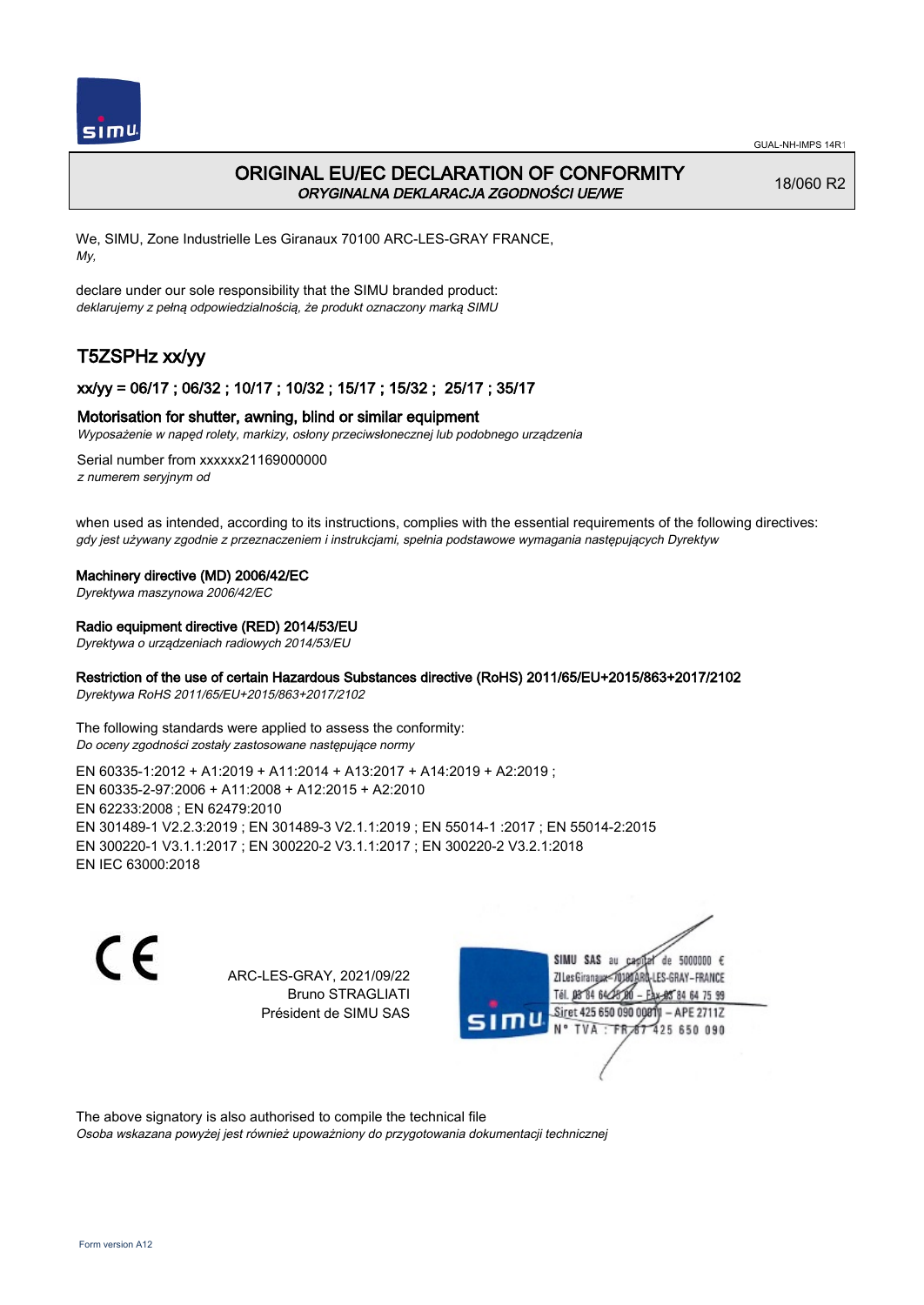

# ORIGINAL EU/EC DECLARATION OF CONFORMITY DECLARAÇÃO UE/CE DE CONFORMIDADE ORIGINAL

18/060 R2

We, SIMU, Zone Industrielle Les Giranaux 70100 ARC-LES-GRAY FRANCE, Nós,

declare under our sole responsibility that the SIMU branded product: declaramos sob nossa única responsabilidade que o dispositivo marca SIMU

# T5ZSPHz xx/yy

## xx/yy = 06/17 ; 06/32 ; 10/17 ; 10/32 ; 15/17 ; 15/32 ; 25/17 ; 35/17

#### Motorisation for shutter, awning, blind or similar equipment

Motorização para toldo, persiana, estore, cortina ou equipamento parecido

Serial number from xxxxxx21169000000 Número de série desde

when used as intended, according to its instructions, complies with the essential requirements of the following directives: Quando utilizado de acordo com sua a aplicação, segundo as suas instruções, cumpre os requisitos essenciais das seguintes diretivas

#### Machinery directive (MD) 2006/42/EC

Diretiva Máquinas 2006/42/EC

#### Radio equipment directive (RED) 2014/53/EU

Diretiva equipamentos de rádio 2014/53/EU

#### Restriction of the use of certain Hazardous Substances directive (RoHS) 2011/65/EU+2015/863+2017/2102

Diretiva RoHS 2011/65/EU+2015/863+2017/2102

The following standards were applied to assess the conformity: As normas de referência apresentadas em seguida foram aplicadas para avaliar a conformidade

EN 60335‑1:2012 + A1:2019 + A11:2014 + A13:2017 + A14:2019 + A2:2019 ; EN 60335‑2‑97:2006 + A11:2008 + A12:2015 + A2:2010 EN 62233:2008 ; EN 62479:2010 EN 301489‑1 V2.2.3:2019 ; EN 301489‑3 V2.1.1:2019 ; EN 55014‑1 :2017 ; EN 55014‑2:2015 EN 300220‑1 V3.1.1:2017 ; EN 300220‑2 V3.1.1:2017 ; EN 300220‑2 V3.2.1:2018 EN IEC 63000:2018

 $\epsilon$ 

ARC-LES-GRAY, 2021/09/22 Bruno STRAGLIATI Président de SIMU SAS



The above signatory is also authorised to compile the technical file

A pessoa nomeada acima também está autorizada a compilar o processo técnico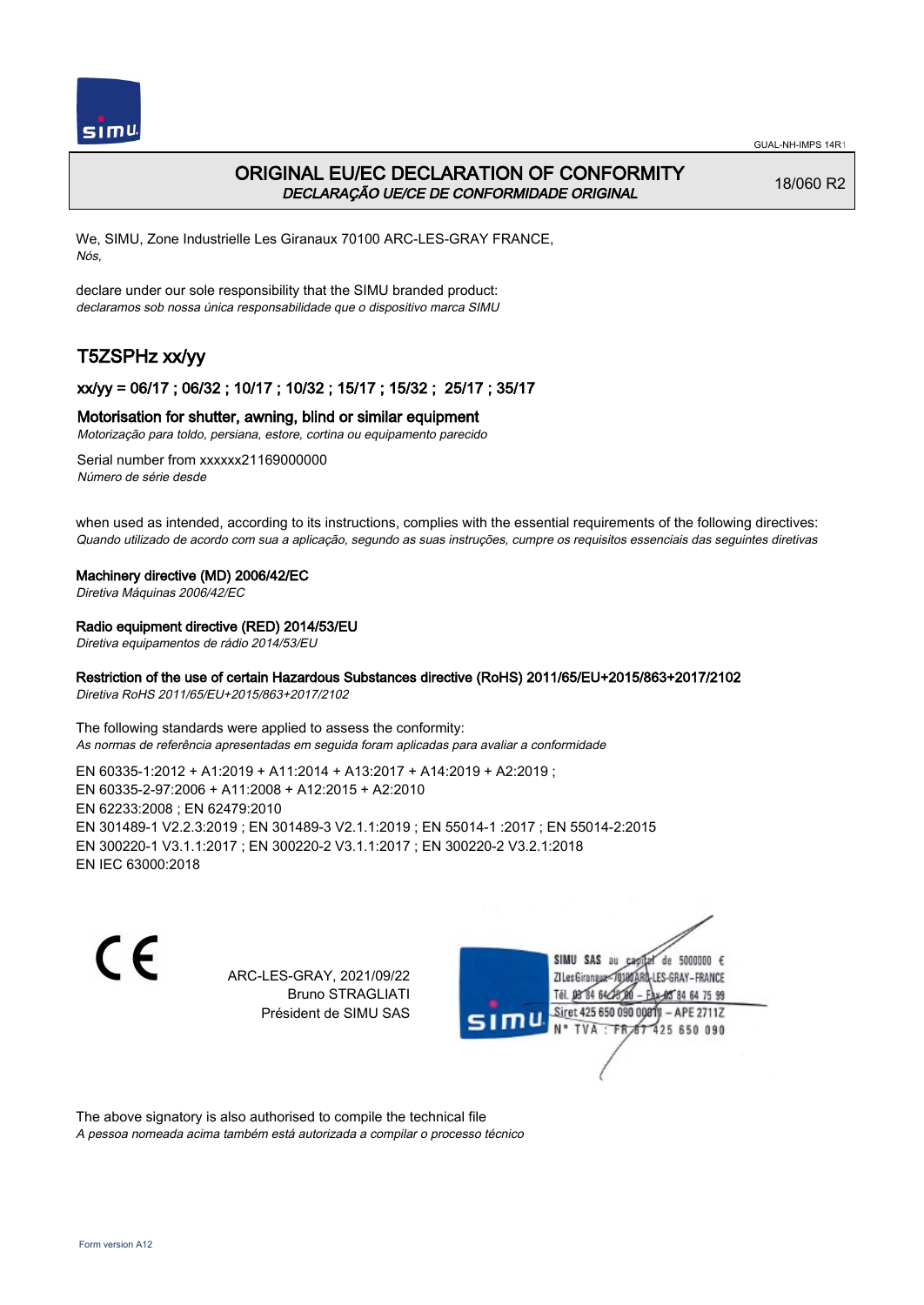

# ORIGINAL EU/EC DECLARATION OF CONFORMITY ORIGINAL EU/EC DECLARAIE DE CONFORMITATE

18/060 R2

We, SIMU, Zone Industrielle Les Giranaux 70100 ARC-LES-GRAY FRANCE, Noi,

declare under our sole responsibility that the SIMU branded product: declarăm pe propria răspundere că produsele marca SIMU

# T5ZSPHz xx/yy

## xx/yy = 06/17 ; 06/32 ; 10/17 ; 10/32 ; 15/17 ; 15/32 ; 25/17 ; 35/17

#### Motorisation for shutter, awning, blind or similar equipment

Motorizări pentru rulou, marchiză, perdea sau echipament similar

Serial number from xxxxxx21169000000 Numărul de serie din

when used as intended, according to its instructions, complies with the essential requirements of the following directives: utilizate conform destinaiei lor, aa cum este descris în manualul de utilizare, sunt în conformitate cu cerinele eseniale ale următoarelor directive

## Machinery directive (MD) 2006/42/EC

Directiva privind echipamentele tehnice 2006/42/EC

#### Radio equipment directive (RED) 2014/53/EU

Directiva privind echipamentele radio 2014/53/EU

#### Restriction of the use of certain Hazardous Substances directive (RoHS) 2011/65/EU+2015/863+2017/2102

Directiva RoHS 2011/65/EU+2015/863+2017/2102

The following standards were applied to assess the conformity: Următoarele standarde de referină au fost aplicate pentru respectarea conformităii

EN 60335‑1:2012 + A1:2019 + A11:2014 + A13:2017 + A14:2019 + A2:2019 ; EN 60335‑2‑97:2006 + A11:2008 + A12:2015 + A2:2010 EN 62233:2008 ; EN 62479:2010 EN 301489‑1 V2.2.3:2019 ; EN 301489‑3 V2.1.1:2019 ; EN 55014‑1 :2017 ; EN 55014‑2:2015 EN 300220‑1 V3.1.1:2017 ; EN 300220‑2 V3.1.1:2017 ; EN 300220‑2 V3.2.1:2018 EN IEC 63000:2018

C E

ARC-LES-GRAY, 2021/09/22 Bruno STRAGLIATI Président de SIMU SAS

SIMU SAS au de 5000000  $\epsilon$ ZI Les Giranaux-70180 LES-GRAY-FRANCE Tél. 08 84 64 24 64 75 99 Siret 425 650 090 0081) - APE 2711Z 425 650 090 TVA: FR

The above signatory is also authorised to compile the technical file Semnatarul de mai sus este, de asemenea, autorizat să întocmească dosarul tehnic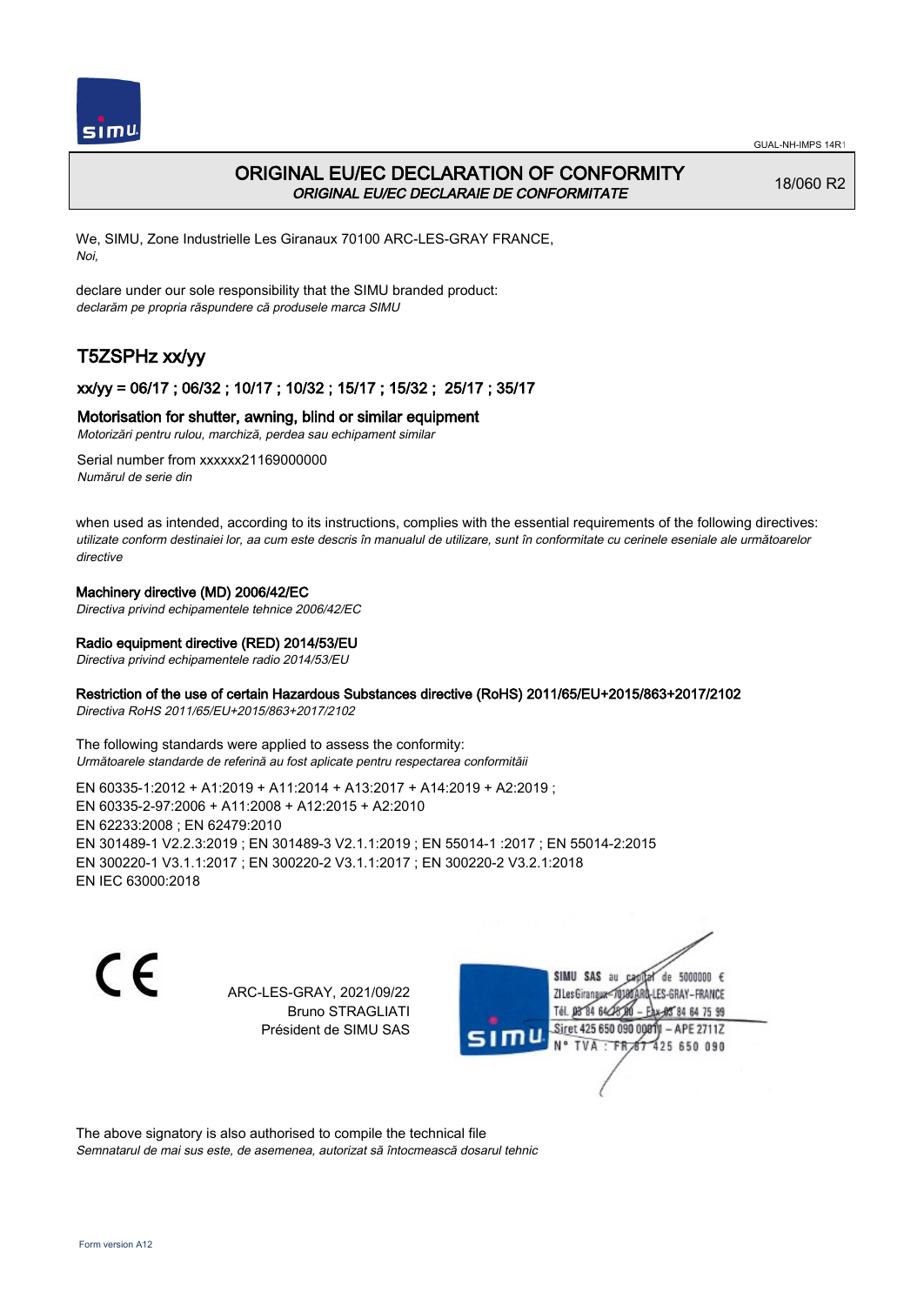

# ORIGINAL EU/EC DECLARATION OF CONFORMITY ORIGINAL EU/EG-FÖRSÄKRAN OM ÖVERENSSTÄMMELSE

18/060 R2

We, SIMU, Zone Industrielle Les Giranaux 70100 ARC-LES-GRAY FRANCE, Vi,

declare under our sole responsibility that the SIMU branded product: försäkrar på eget ansvar att produkten av varumärket SIMU

# T5ZSPHz xx/yy

## xx/yy = 06/17 ; 06/32 ; 10/17 ; 10/32 ; 15/17 ; 15/32 ; 25/17 ; 35/17

#### Motorisation for shutter, awning, blind or similar equipment

Motorisering för jalusi, markis, rullgardin eller liknande produkter

Serial number from xxxxxx21169000000 Serienumret från

when used as intended, according to its instructions, complies with the essential requirements of the following directives: uppfyller de grundläggande kraven i följande direktiv när den används på det sätt som avses, i enlighet med bruksanvisningen

#### Machinery directive (MD) 2006/42/EC

Maskindirektivet 2006/42/EC

#### Radio equipment directive (RED) 2014/53/EU

Direktivet om radioutrustning 2014/53/EU

### Restriction of the use of certain Hazardous Substances directive (RoHS) 2011/65/EU+2015/863+2017/2102

RoHS-direktivet 2011/65/EU+2015/863+2017/2102

The following standards were applied to assess the conformity: Följande referensnormer har tillämpats för att göra en bedömning av överensstämmelsen

EN 60335‑1:2012 + A1:2019 + A11:2014 + A13:2017 + A14:2019 + A2:2019 ; EN 60335‑2‑97:2006 + A11:2008 + A12:2015 + A2:2010 EN 62233:2008 ; EN 62479:2010 EN 301489‑1 V2.2.3:2019 ; EN 301489‑3 V2.1.1:2019 ; EN 55014‑1 :2017 ; EN 55014‑2:2015 EN 300220‑1 V3.1.1:2017 ; EN 300220‑2 V3.1.1:2017 ; EN 300220‑2 V3.2.1:2018 EN IEC 63000:2018

 $\epsilon$ 

ARC-LES-GRAY, 2021/09/22 Bruno STRAGLIATI Président de SIMU SAS



The above signatory is also authorised to compile the technical file

Den person som anges ovan är också behörig att ställa samman den tekniska dokumentationen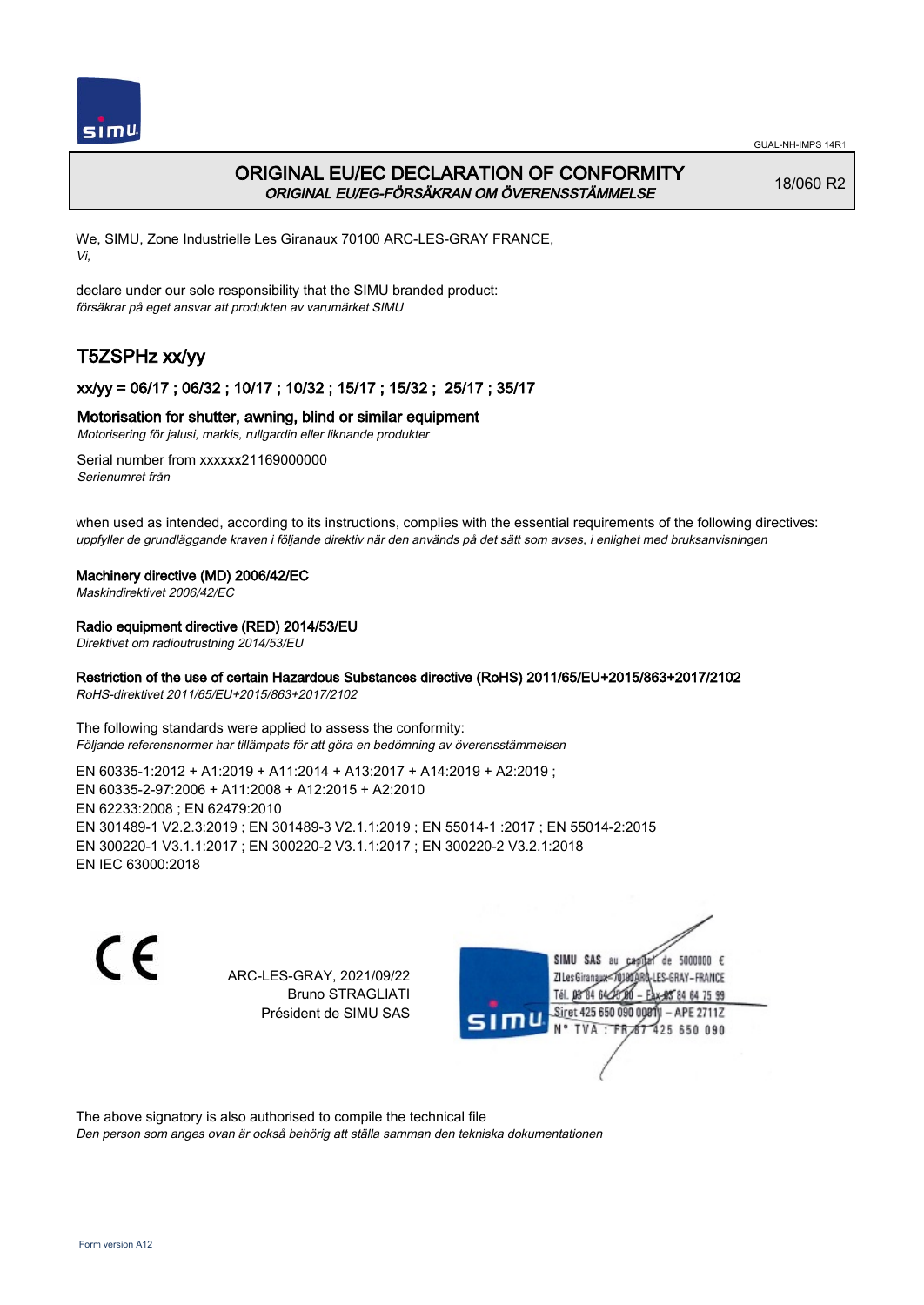

# ORIGINAL EU/EC DECLARATION OF CONFORMITY ORIGINÁLNE VYHLÁSENIE EU/ES O ZHODE

18/060 R2

We, SIMU, Zone Industrielle Les Giranaux 70100 ARC-LES-GRAY FRANCE, My,

declare under our sole responsibility that the SIMU branded product: vyhlasujeme na svoju výlučnú zodpovednosť, že výrobok značky SIMU

# T5ZSPHz xx/yy

## xx/yy = 06/17 ; 06/32 ; 10/17 ; 10/32 ; 15/17 ; 15/32 ; 25/17 ; 35/17

#### Motorisation for shutter, awning, blind or similar equipment

Pohon pre rolety, markízy, clony alebo podobné zariadenia

Serial number from xxxxxx21169000000 Seriové číslo od

when used as intended, according to its instructions, complies with the essential requirements of the following directives: ak je používaný v súlade s účelom použitia a s návodom, spĺňa základné požiadavky týchto smerníc

#### Machinery directive (MD) 2006/42/EC

Smernica o strojových zariadeniach 2006/42/EC

#### Radio equipment directive (RED) 2014/53/EU

Smernica o sprístupňovaniu rádiových zariadení na trhu 2014/53/EU

#### Restriction of the use of certain Hazardous Substances directive (RoHS) 2011/65/EU+2015/863+2017/2102

Smernica o obmedzení používania určitých nebezpečných látok v elektrických a elektronických zariadeniach 2011/65/EU+2015/863+2017/2102

The following standards were applied to assess the conformity: Pre posúdenie zhody boli použité následujúce normy

EN 60335‑1:2012 + A1:2019 + A11:2014 + A13:2017 + A14:2019 + A2:2019 ; EN 60335‑2‑97:2006 + A11:2008 + A12:2015 + A2:2010 EN 62233:2008 ; EN 62479:2010 EN 301489‑1 V2.2.3:2019 ; EN 301489‑3 V2.1.1:2019 ; EN 55014‑1 :2017 ; EN 55014‑2:2015 EN 300220‑1 V3.1.1:2017 ; EN 300220‑2 V3.1.1:2017 ; EN 300220‑2 V3.2.1:2018 EN IEC 63000:2018

C E

ARC-LES-GRAY, 2021/09/22 Bruno STRAGLIATI Président de SIMU SAS

SIMU SAS au de 5000000  $\epsilon$ ZI Les Giranaux</r0180 LES-GRAY-FRANCE Tél. 08 84 64 24 64 75 99 Siret 425 650 090 008TV - APE 2711Z 425 650 090 TVA : FRAT

The above signatory is also authorised to compile the technical file uvedená osoba je tiež osoba zodpovedná za vypracovanie technickej dokumentácie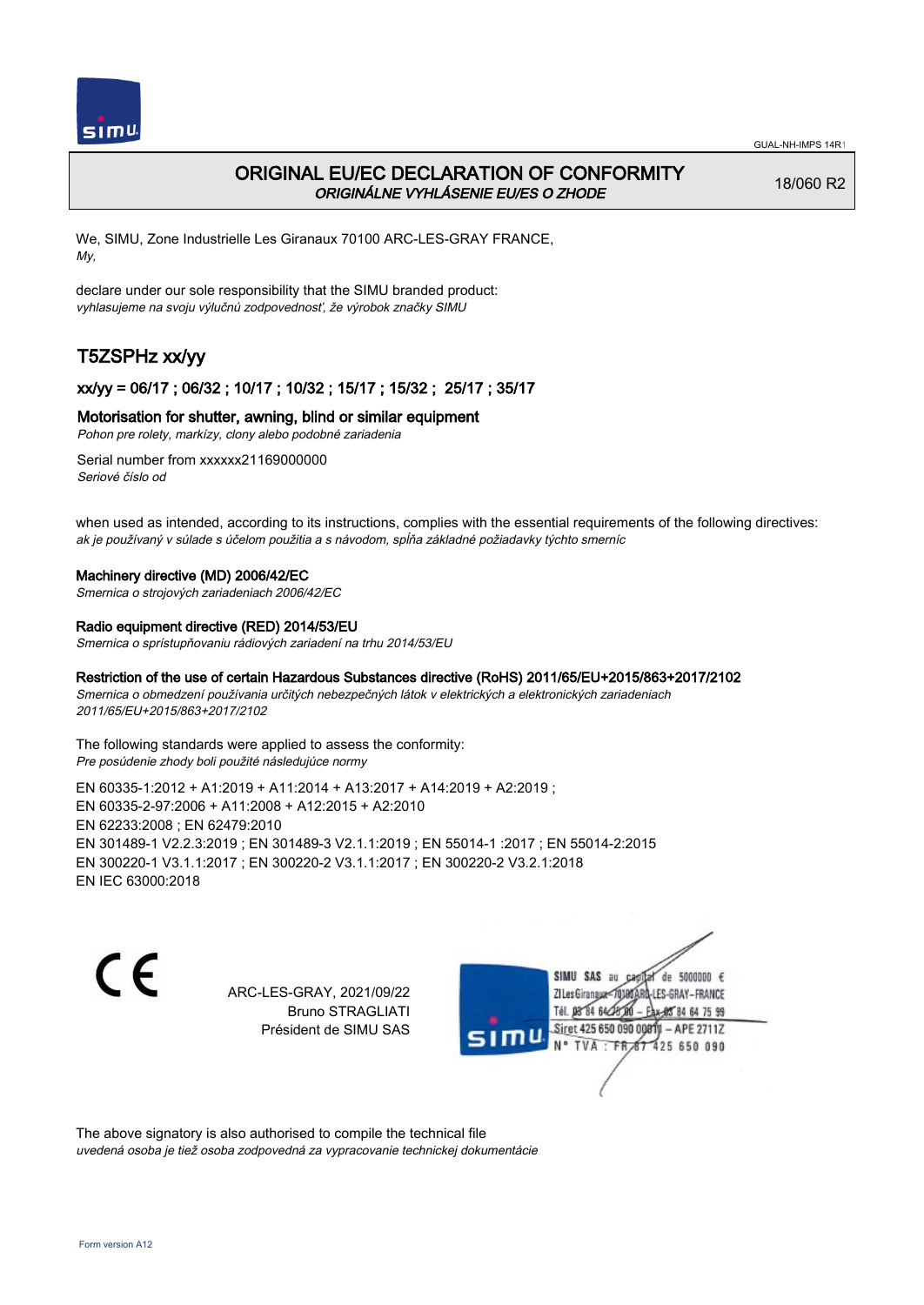

## ORIGINAL EU/EC DECLARATION OF CONFORMITY IZJAVA O SKLADNOSTI / IZJAVA O LASTNOSTIH

18/060 R2

We, SIMU, Zone Industrielle Les Giranaux 70100 ARC-LES-GRAY FRANCE, Mi,

declare under our sole responsibility that the SIMU branded product: S polno odgovornostjo izjavljamo, da izdelki blagovne znamke SIMU

# T5ZSPHz xx/yy

## xx/yy = 06/17 ; 06/32 ; 10/17 ; 10/32 ; 15/17 ; 15/32 ; 25/17 ; 35/17

#### Motorisation for shutter, awning, blind or similar equipment

Motorizacija rolet, žaluzij, senčnikov in podobne opreme

Serial number from xxxxxx21169000000 'Serijska številka

when used as intended, according to its instructions, complies with the essential requirements of the following directives: ko se uporabljajo v skladu z namembnostjo in navodili, ustrezajo bistvenim zahtevam naslednjih direktiv

#### Machinery directive (MD) 2006/42/EC

Direktiva o strojih 2006/42/EC

#### Radio equipment directive (RED) 2014/53/EU

Ditrektiva o Radijski opremi 2014/53/EU

### Restriction of the use of certain Hazardous Substances directive (RoHS) 2011/65/EU+2015/863+2017/2102

Direktiva RoHS 2011/65/EU+2015/863+2017/2102

The following standards were applied to assess the conformity: Za preverjanje skladnosti so bili uporabljeni naslednji standardi

EN 60335‑1:2012 + A1:2019 + A11:2014 + A13:2017 + A14:2019 + A2:2019 ; EN 60335‑2‑97:2006 + A11:2008 + A12:2015 + A2:2010 EN 62233:2008 ; EN 62479:2010 EN 301489‑1 V2.2.3:2019 ; EN 301489‑3 V2.1.1:2019 ; EN 55014‑1 :2017 ; EN 55014‑2:2015 EN 300220‑1 V3.1.1:2017 ; EN 300220‑2 V3.1.1:2017 ; EN 300220‑2 V3.2.1:2018 EN IEC 63000:2018

 $\epsilon$ 

ARC-LES-GRAY, 2021/09/22 Bruno STRAGLIATI Président de SIMU SAS



The above signatory is also authorised to compile the technical file Podpisnik, naveden zgoraj, je pooblaščen tudi za pripravo tehnične dokumentacije